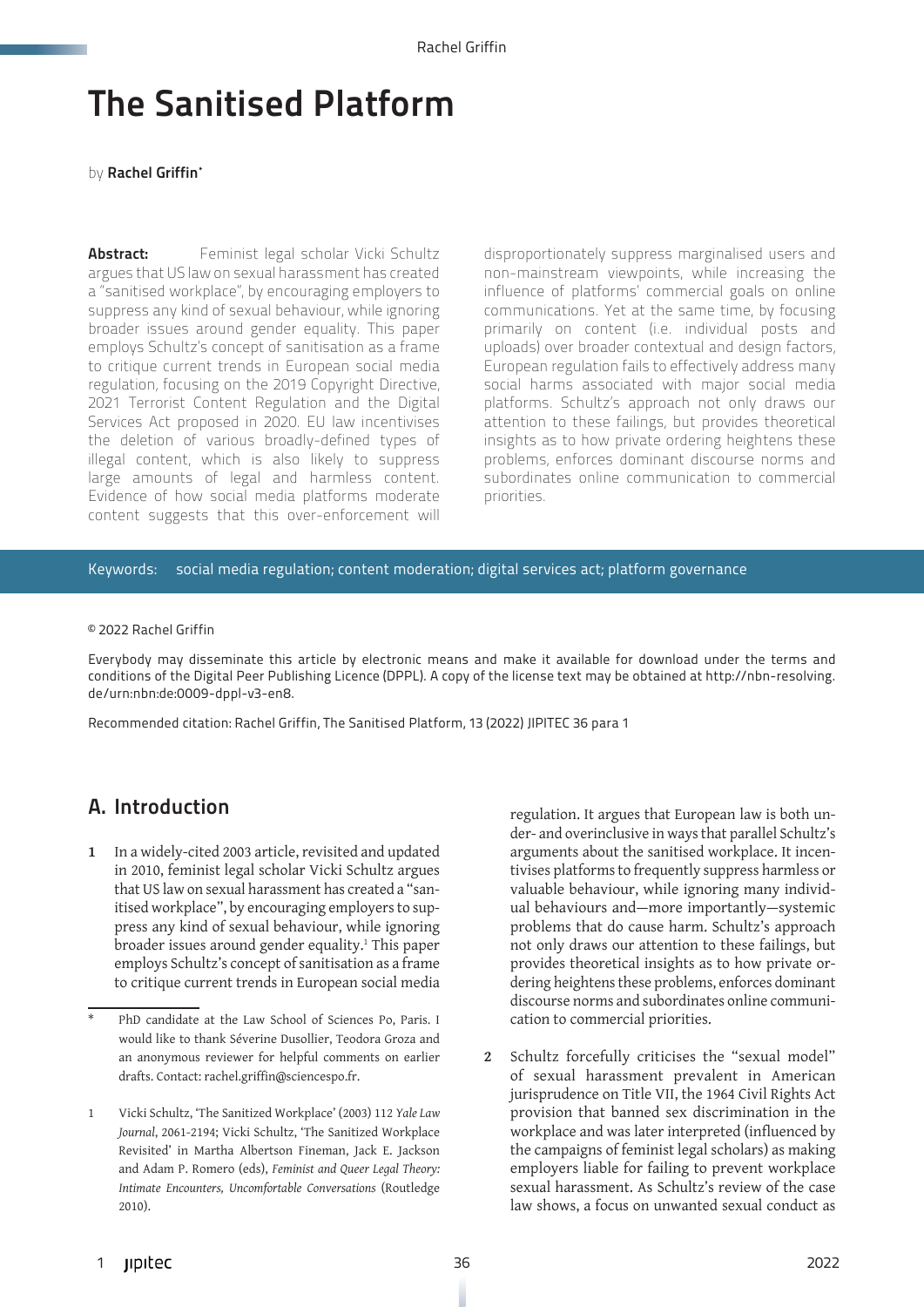the key criterion for unlawful sex discrimination came to eclipse other types of behaviour or features of the work environment which could reasonably be called discriminatory. Schultz argues that the sexual model is both over- and underinclusive, and as a result signally fails to address the real causes and impacts of discrimination in the workplace, while causing significant collateral damage.

- **3** Schultz considers the sexual model underinclusive in two ways. First, it excludes important forms of sexist misconduct that are not obviously sexual in nature. Cases based on non-sexualised sexist behaviour have generally been less likely to succeed; claimants have been incentivised to frame hostile behaviour as sexualised to strengthen their claims, even where such interpretations are strained. Second, in focusing on individual sexual misconduct, the sexual model excludes consideration of broader, structural causes and manifestations of gendered discrimination. At the same time, Schultz argues that it is overinclusive, as the threat of liability for sexual misconduct incentivises workplaces to suppress and punish forms of sexualised behaviour which are not harmful. In practice, this typically disproportionately impacts employees from marginalised groups, and ultimately serves managerialist ideology and corporate interests.
- **4** In the context of social media governance, some parallels are already evident. Scholars, journalists and activists have long criticised large platforms' content moderation practices for simultaneous underand overinclusivity, noting that illegal and dangerous content proliferates while legal and harmless content is frequently censored.<sup>2</sup> Moreover, current approaches to social media regulation and to workplace sexual harassment law share some structural features. Both primarily aim to regulate the behaviour of individuals (users/employees), although this may be difficult without also considering how it is influenced by the broader environment. Both utilise liability incentives to delegate the enforcement of legal norms to private actors (platforms/employers), who exercise a degree of direct control over the

individuals in question. This paper contends that Schultz's theory of the sanitised workplace provides a useful lens to understand the flaws of current EU regulatory strategies. Her feminist approach to legal scholarship not only shows that the law is not achieving its purported goals, but focuses attention on why it has been interpreted in this way and whose interests it serves, as well as problematising the supposedly clear categories of behaviour it aims to regulate.

**5** The paper proceeds as follows. Section B introduces recent trends in EU regulation of social media. Section C details the parallels between Schultz's arguments for the simultaneous under- and overinclusivity of US sex discrimination jurisprudence and the platform regulation context. Section D considers the relevance of Schultz's underlying theoretical insights. It argues that her feminist and sociolegal approach can sharpen critiques of social media law, by highlighting the ambiguity of the categories used to define "illegal content", and how in practice the enforcement of these rules is subordinated to commercial priorities. Section E concludes by advocating for a more structural approach to social media regulation, focusing on platform design and business models over suppressing individual pieces of content.

## B. Developments in EU social media regulation

**6** Regulating "big tech" has become a major focus for European policymakers, culminating in the proposals released in late 2020 for the twin Digital Services and Digital Markets Acts, a flagship initiative of the Von der Leyen Commission.<sup>3</sup> Social media content has been a prominent strand in these policy debates, spurred by intense media coverage of online extremism and hate speech, the potential influence of "fake news" on elections and the "infodemic" of health misinformation during the Covid-19 pandemic.<sup>4</sup>

<sup>2</sup> Jillian C. York and Corynne McSherry, 'Content Moderation is Broken. Let Us Count the Ways' (Electronic Frontier Foundation, 29 April 2019) <https://www.eff.org/deeplinks/2019/04/content-moderation-broken-let-us-countways> accessed 17 November 2021; Carolina Are, 'How Instagram's algorithm is censoring women and vulnerable users but helping online abusers' (2020) 20(5) *Feminist Media Studies* 741 <https://doi.org/10.1080/14680777.2020.178380 5> accessed 17 November 2021; Ángel Díaz and Laura Hecht-Fellela, *Double Standards in Social Media Content Moderation* (Brennan Center for Justice, 2021) <https://www.brennancenter.org/our-work/research-reports/double-standardssocial-media-content-moderation> accessed 17 November 2021.

<sup>3</sup> European Commission, 'The Digital Services Act Package' (European Commission, 2020) <https://digital-strategy. ec.europa.eu/en/policies/digital-services-act-package> accessed 18 November 2021.

<sup>4</sup> Kirsten Gollatz and Leontine Jenner, *Hate Speech und Fake News – Zwei verwobene und politisierte Konzepte* (Humboldt Institut für Internet und Gesellschaft, 2018) <https://www. hiig.de/hate-speech-fake-news-two-concepts-got-intertwined-politicised/> accessed 17 November 2021; evelyn douek, 'The Year That Changed the Internet' (*The Atlantic,* 28 December 2021) <https://www.theatlantic.com/ ideas/archive/2020/12/how-2020-forced-facebook-andtwitter-step/617493/> accessed 17 November 2021; Věra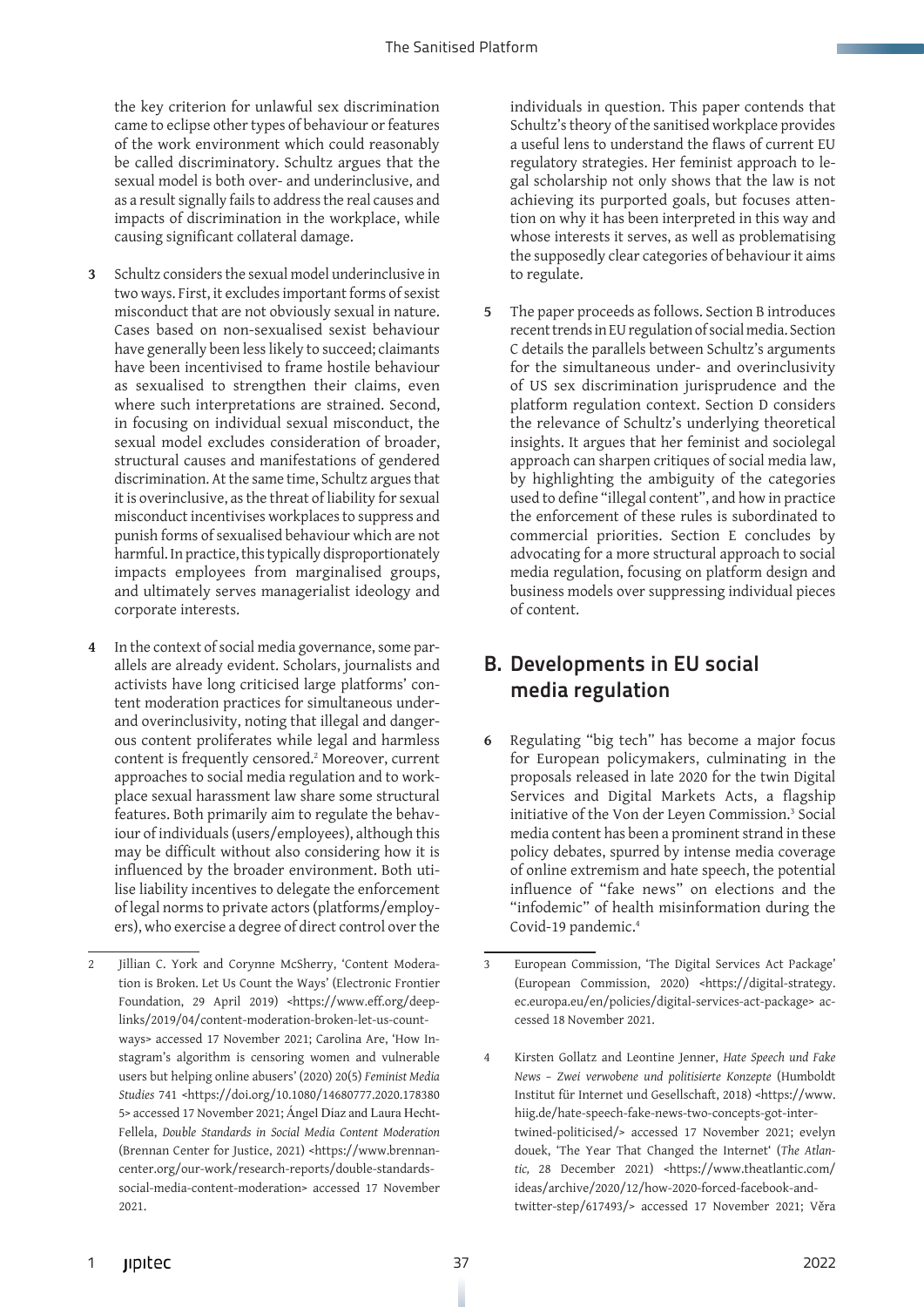**7** Historically, EU regulation of social media content has been relatively light-touch, governed mostly by the "safe harbour" conditional immunity provisions in the 2000 E-Commerce Directive.<sup>5</sup> However, academics agree that we are currently seeing significant and far-reaching changes in the regulatory landscape.6 Two overarching trends can be identified. First, platforms are subject to increasingly wide-ranging and stringent obligations to rapidly remove illegal content, as detailed in section B.I. Second, they are increasingly expected to undertake extensive private, semi-voluntary content regulation, including in relation to legal content. As section B.II. outlines, this is encouraged both through informal pressure from policymakers, and by legal provisions mandating the establishment of industry best practices, codes of conduct, etc.

## I. Obligations to remove illegal content

**8** Under Article 14 of the E-Commerce Directive, which remains in force and will be replicated largely unchanged by the Digital Services Act7 , hosting services (which include social media) are immune from liability for making available illegal content posted by users, as long as they are not aware of the illegal content or remove it expeditiously on becoming aware of it. In practice, this has created a notice-and-takedown regime in which aggrieved parties can contact platforms to inform them about illegal content,

Jourová, 'Speech of Vice President Věra Jourová on countering disinformation amid COVID-19 "From pandemic to infodemic"' (European Commission, 11 October 2021) <https://ec.europa.eu/commission/presscorner/detail/ en/speech\_20\_1000> accessed 17 November 2021.

- 5 Directive 2000/31/EC of the European Parliament and of the Council of 8 June 2000 on certain legal aspects of information society services, in particular electronic commerce, in the Internal Market [2000] OJ L.178 ('E-Commerce Directive').
- 6 Aleksandra Kuczerawy, 'General Monitoring Obligations: A New Cornerstone of Internet Regulation in the EU?' in CiTiP (ed), *Rethinking IT and IP Law: Celebrating 30 years CiTiP*  (Intersentia 2019); Giancarlo Frosio and Martin Husovec, 'Accountability and Responsibility of Online Intermediaries' in Giancarlo Frosio (ed), *The Oxford Handbook of Online Intermediary Liability* (Oxford University Press, 2020).
- 7 Article 5, 'Proposal for a Regulation of the European Parliament and of the Council on a Single Market For Digital Services (Digital Services Act) and amending Directive 2000/31/EC' <https://digital-strategy.ec.europa.eu/en/ library/proposal-regulation-european-parliament-andcouncil-single-market-digital-services-digital-services> accessed 18 November 2021 ('Digital Services Act').

with the result that the platform must remove it to avoid liability.<sup>8</sup> However, this general immunity is now complicated by three developments.

- **9** First, Article 14 precludes civil or criminal liability for user-generated content, but not injunctions. Since the E-Commerce Directive's introduction, injunctive relief has in particular played a key role in copyright enforcement.9 More recently, the ECJ has accepted the use of injunctions to impose stringent moderation obligations on social media platforms. In its controversial *Glawischnig-Piesczek*  [2019] decision, the ECJ upheld an Austrian court's imposition of an injunction requiring Facebook not only to delete posts which had been held to defame the claimant, but to find and delete, on an ongoing basis, all identical or equivalent content.<sup>10</sup> This marks a significant shift from its earlier rulings in *Scarlet v SABAM* [2011] and *SABAM v Netlog* [2012] that injunctions could not require an internet service provider to actively check all user uploads for copyright-infringing content.<sup>11</sup>
- **10** In *Glawischnig-Piesczek*, both the judgment and the Advocate General's opinion attached significant weight to the supposed availability of technological tools that could automatically detect content equivalent to that deemed illegal.12 Experts consider this confidence in automated moderation tools unwarranted. They remain highly unreliable<sup>13</sup>, and

- 9 Christina Angelopoulos, 'Harmonizing Intermediary Copyright Liability in the EU: A Summary' in Giancarlo Frosio (ed), *The Oxford Handbook of Online Intermediary Liability* (Oxford University Press, 2020).
- 10 Case C-18/18 *Eva Glawischnig-Piesczek v Facebook Ireland Limited* [2019] (ECJ, 3 October 2019).
- 11 Case C-70/10 *Scarlet Extended SA v Société belge des auteurs, compositeurs et éditeurs SCRL (SABAM)* [2011] ECR I-11959; Case C-360/10 *Belgische Vereniging van Auteurs, Componisten en Uitgevers CVBA (SABAM) v Netlog NV* [2012] (ECJ, 16 February 2012).
- 12 *Glawischnig-Piesczek* [2019] (n 10).
- 13 Robert Gorwa, Reuben Binns and Christian Katzenbach, 'Algorithmic content moderation: Technical and political challenges in the automation of platform governance' (2020) 7(1) *Big Data & Society* <https://doi. org/10.1177/2053951719897945> accessed 17 November

<sup>8</sup> Some member states have formalised this system with explicit provisions on the content and format of notices: see Aleksandra Kuczerawy, 'From "Notice and Takedown" to "Notice and Stay Down": Risks and Safeguards for Freedom of Expression' in Giancarlo Frosio (ed), *The Oxford Handbook of Online Intermediary Liability* (Oxford University Press, 2020).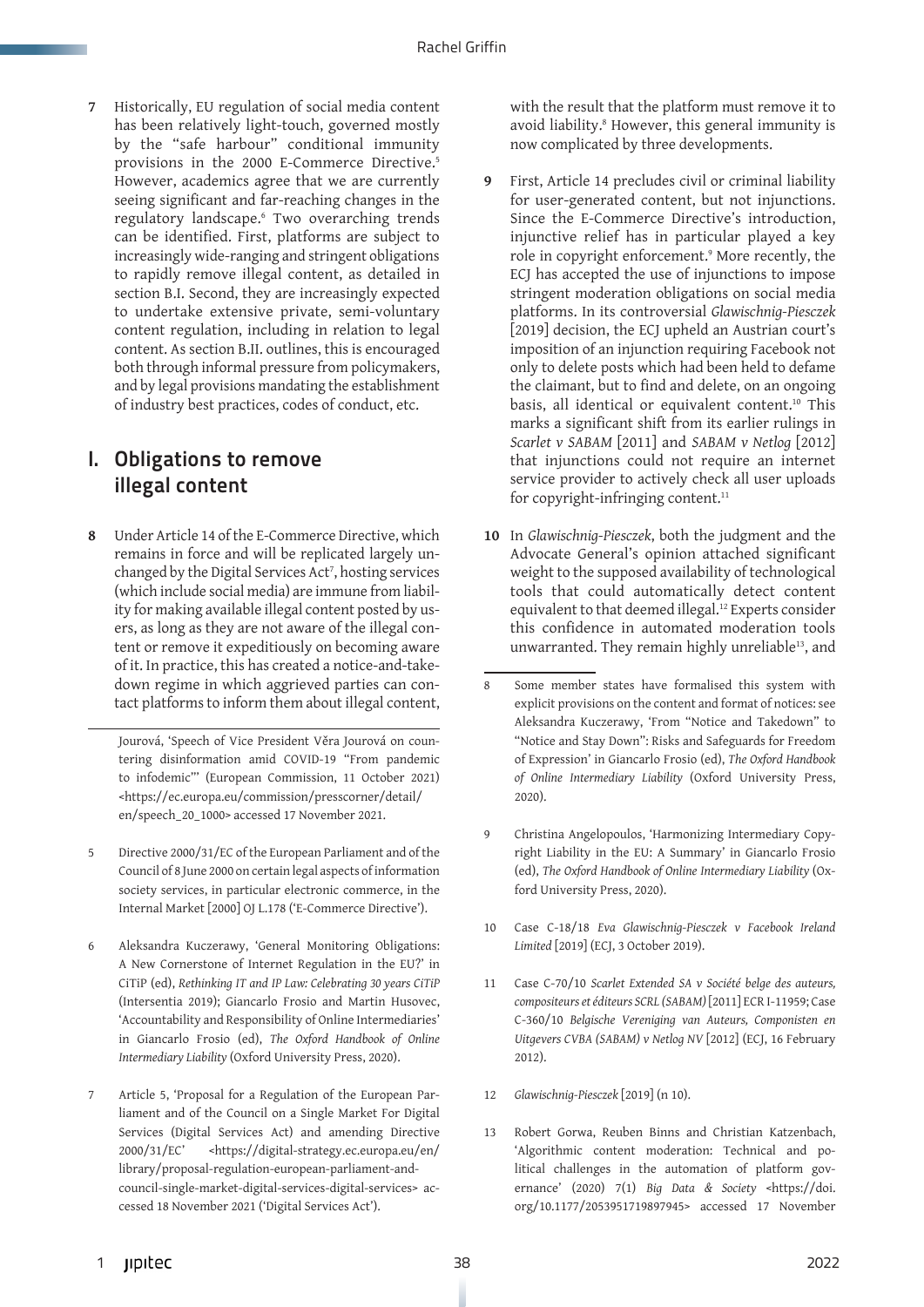their use poses severe risks to users' freedom of expression and privacy rights.<sup>14</sup> Nonetheless, given the political pressure on platforms to take action on harmful content and the at-least-apparent promise that AI technologies can enable more comprehensive enforcement, the use of injunctions to impose such sweeping moderation obligations may become more common.

**11** Second, the EU has introduced different liability regimes in some areas, specifically for terrorist content (under the 2021 Terrorist Content Regulation<sup>15</sup>) and copyright infringement (under the 2019 Copyright Directive<sup>16</sup>). The Terrorist Content Regulation requires platforms to remove terrorist content (which is broadly and vaguely defined, such that it could frequently include journalistic content<sup>17</sup>) within one hour after receiving a removal order from law enforcement.18 They may also be required by competent national authorities to take further proactive measures to find and remove terrorist content.<sup>19</sup> Article 17 of the Copyright Directive, on the other hand, creates a new liability regime in which platforms are treated as primarily liable for copyright infringement unless they make best efforts to obtain

2021.

- 14 Daphne Keller, 'Facebook Filters, Fundamental Rights, and the CJEU's *Glawischnig-Piesczek* Ruling' (2020) 69(6) *GRUR International* 616 <https://doi.org/10.1093/grurint/ikaa047> accessed 17 November 2021. Keller has further argued that intermediary liability litigation structurally fails to account for users' rights and interests, whether those whose content is removed or the far greater number of users who might have been interested in having access to such content. In *Glawischnig-Piesczek*, as in most intermediary liability cases, users were not represented before the court.
- 15 Regulation (EU) 2021/784 of the European Parliament and of the Council of 29 April 2021 on addressing the dissemination of terrorist content online [2021] OJ L.172 ('Terrorist Content Regulation').
- 16 Directive (EU) 2019/790 of the European Parliament and of the Council of 17 April 2019 on copyright and related rights in the Digital Single Market and amending Directives 96/9/ EC and 2001/29/EC [2019] OJ L.130 ('Copyright Directive').
- 17 Joris Van Hoboken, *The Proposed EU Terrorism Content Regulation: Analysis and Recommendations with Respect to Freedom of Expression Implications* (Transatlantic High Level Working Group on Content Moderation Online and Freedom of Expression, 2019) <https://www.ivir.nl/publicaties/download/TERREG\_FoE-ANALYSIS.pdf> accessed 17 November 2021.
- 18 Article 3, Terrorist Content Regulation (n 15).
- 19 Article 5, Terrorist Content Regulation (n 15).

a license from the rightsholder and, in the absence of a license, make best efforts to remove copyright works which have been notified to them by rightsholders and prevent all future uploads.<sup>20</sup> The latter obligation is widely acknowledged by academic experts<sup>21</sup>, and by the Advocate General in his recent opinion in Poland's judicial review case against Article 17<sup>22</sup>, to require automated filtering of all user uploads in order to identify and block the notified copyright works.

- **12** Both pieces of legislation were highly controversial, due in large part to the perceived risks of "overblocking" of legal content.<sup>23</sup> Kuczerawy<sup>24</sup> and Frosio and Mendis<sup>25</sup> have suggested that, in combination with the *Glawischnig-Piesczek* ruling, these laws could mark the abandonment of the foundational principle in Article 15 E-Commerce Directive, as interpreted by the ECJ in the *SABAM* cases, that platforms cannot be under a general obligation to monitor all content for illegality. The principle has effectively been reinterpreted, such that an impermissible general monitoring obligation will not be taken to exist as long as platforms are only required to search for certain specific content, even if all content on the platform must be monitored for that purpose.26
- 20 Article 17, Copyright Directive (n 16).
- 21 Giancarlo Frosio and Sunimal Mendis, 'Monitoring and Filtering: European Reform or Global Trend?' in Giancarlo Frosio (ed), *The Oxford Handbook of Online Intermediary Liability*  (Oxford University Press, 2020); Maria Lillà Montagnani, 'A New Liability Regime for Illegal Content in the Digital Single Market Strategy' in Giancarlo Frosio (ed), *The Oxford Handbook of Online Intermediary Liability* (Oxford University Press, 2020); Martin Senftleben, 'Institutionalized Algorithmic Enforcement—The Pros and Cons of the EU Approach to UGC Platform Liability' (2020) 14(2) *FIU Law Review* 299 <https:// dx.doi.org/10.25148/lawrev.14.2.11> accessed 17 November 2021.
- 22 Case C-401/19 *Poland v Parliament and Council*, Opinion of AG  $\alpha_{\rm P}$
- 23 James Vincent, 'Europe's controversial overhaul of online copyright receives final approval' (*The Verge*, 26 March 2019) <https://www.theverge.com/2019/3/26/18280726/ europe-copyright-directive> accessed 17 November 2021; Mathieu Pollet, 'EU adopts law giving tech giants one hour to remove terrorist content' (*Euractiv*, 28 April 2021) <https://www.euractiv.com/section/cybersecurity/news/ eu-adopts-law-giving-tech-giants-one-hour-to-removeterrorist-content/> accessed 17 November 2021.
- 24 Kuczerawy, 'General Monitoring Obligations' (n 6).
- 25 Frosio and Mendis (n 21).
- 26 Bernd Justin Jütta and Giulia Priora, 'On the necessity of
- 1 39 2022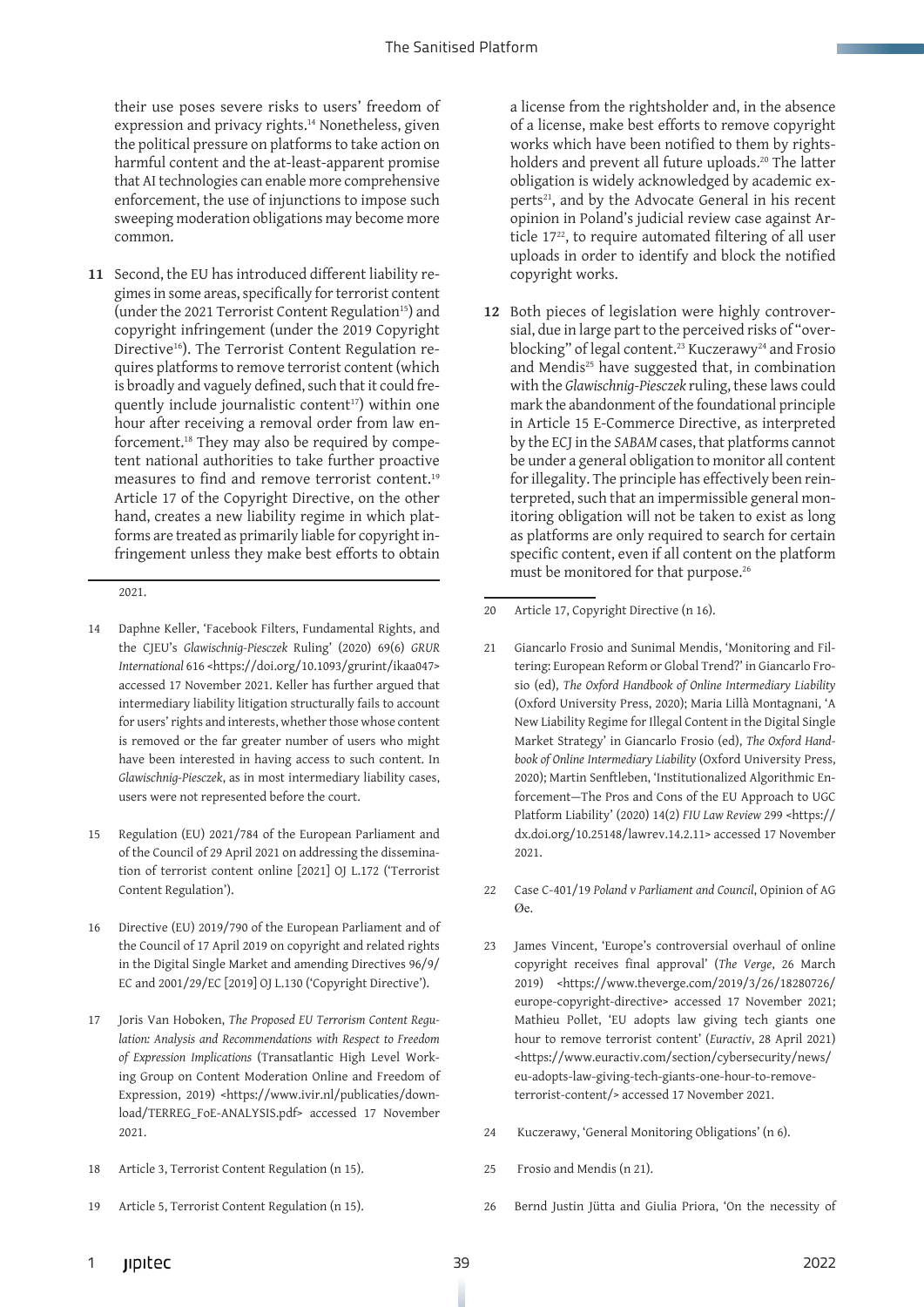**13** Finally, at the same time, some member states have introduced national measures requiring deletion of illegal content within short time limits, such as the German NetzDG<sup>27</sup>, Austrian *Kommunikationsplattformen-Gesetz*28, and French *loi Avia* (although most provisions of the latter were struck down by the Constitutional Council in June 202129)*.* While these laws can be regarded as simply specifying in more detail what constitutes "expeditious" removal under Article 14 E-Commerce Directive, their compatibility with the Directive is questionable, given that its aim was to create harmonised EU-wide standards and that it calls for platforms to be regulated only in the EU member state where they are headquartered.<sup>30</sup>

#### II. Informal pressure and private ordering

**14** A second feature of the developing regulatory landscape is the active encouragement of private ordering, through the encouragement of self-regulation and the creation of legal duties outside the intermediary liability framework.31 Article 5 of the Terrorist Content Regulation requires platforms desig-

filtering online content and its limitations: AG Saugmandsgaard Øe outlines the borders of Article 17 CDSM Directive' (*Kluwer Copyright Blog,* 20 July 2021). <http://copyrightblog. kluweriplaw.com/2021/07/20/on-the-necessity-of-filtering-online-content-and-its-limitations-ag-saugmandsgaard-oe-outlines-the-borders-of-article-17-cdsm-directive/> accessed 17 November 2021.

- 27 Gesetz zur Verbesserung der Rechtsdurchsetzung in sozialen Netzwerken [2017] BGBl. I S. 3352 ('NetzDG').
- 28 Bundesgesetz über Maßnahmen zum Schutz der Nutzer auf Kommunikationsplattformen (Kommunikationsplattformen-Gesetz – KoPl-G) [2020] BGBl. I Nr. 151/2020 ('Kommunikationsplattformen-Gesetz').
- 29 Décision n° 2020-801 DC du 18 juin 2020, *Loi visant à lutter contre les contenus haineux sur internet* [2020].Loi visant à lutter contre les contenus haineux sur internet.
- 30 Marc Liesching, *Stellungnahme zum Entwurf eines Gesetzes zur Änderung des Netzwerkdurchsetzungsgesetzes* (Deutscher Bundestag Ausschuss für Recht und Verbraucherschutz, 2020) <https://www.bundestag.de/resource/blob/700788/83b06f 596a5e729ef69348849777b045/liesching-data.pdf> accessed 11 October 2021; Robert Gorwa, 'Elections, institutions, and the regulatory politics of platform governance: The case of the German NetzDG' (2021) 45(6) *Telecommunications Policy*  <https://doi.org/10.1016/j.telpol.2021.102145> accessed 17 November 2021.
- 31 Montagnani (n 21); Frosio and Husovec (n 6).

nated by regulators as exposed to terrorist content to take "specific measures" to address it. These measures remain largely at their own discretion, though one example specified in the provision is introducing new restrictions in their contractual community standards—a notable step towards privatised enforcement.32 Article 17(10) Copyright Directive and Section 5 of the proposed Digital Services Act both mandate the Commission to work with businesses to develop industry codes and best practices.<sup>33</sup> Such co-regulatory measures have already significantly affected how platforms moderate both legal and illegal content, encouraging them to go beyond notice-and-takedown regimes and introduce more proactive content removal measures, including increasing use of automated moderation.34

**15** European policymakers have also placed informal pressure on platforms to introduce new content governance measures, often with the threat that harder regulation will otherwise follow.<sup>35</sup> In response to rising public and political concerns about racist hate speech and disinformation following the 2015 "refugee crisis", the 2016 Brexit referendum and the 2016 US election, leading European policymakers initially showed a clear preference for encouraging industry self-regulation.36 The Commission negotiated a Code of Conduct on Hate Speech and Code of Practice on Disinformation with leading platforms in 2016 and 2018 respectively.37 Informal pressure from European policymakers was also

- 33 Article 17(10) Copyright Directive (n 16); Section 5 Digital Services Act (n 7).
- 34 Hannah Bloch-Wehba, 'Automation in Moderation (2020) 53 *Cornell International Law Journal* 41.
- 35 Paddy Leerssen, 'Cut Out by the Middle Man: The Free Speech Implications of Social Network Blocking and Banning in the EU' 6(2) *Journal of Intellectual Property, Information Technology and Electronic Commerce Law* 99 <https://www.jipitec.eu/ issues/jipitec-6-2-2015/4271> accessed 17 November 2021; Molly K. Land, 'Against Privatized Censorship: Proposals for Responsible Delegation' 60 *Virginia Law Review* 363.
- 36 Gorwa (n 30).
- 37 European Commission, *The EU Code of conduct on countering illegal hate speech online* (European Commission, 2016) <https://ec.europa.eu/info/policies/justice-and-fundamental-rights/combatting-discrimination/racism-andxenophobia/eu-code-conduct-countering-illegal-hatespeech-online\_en> accessed 18 November 2021; European Commission, *Code of Practice on Disinformation* (European Commission, 2018) <https://digital-strategy.ec.europa.eu/ en/policies/code-practice-disinformation> accessed 18 November 2021.

<sup>32</sup> Van Hoboken (n 17).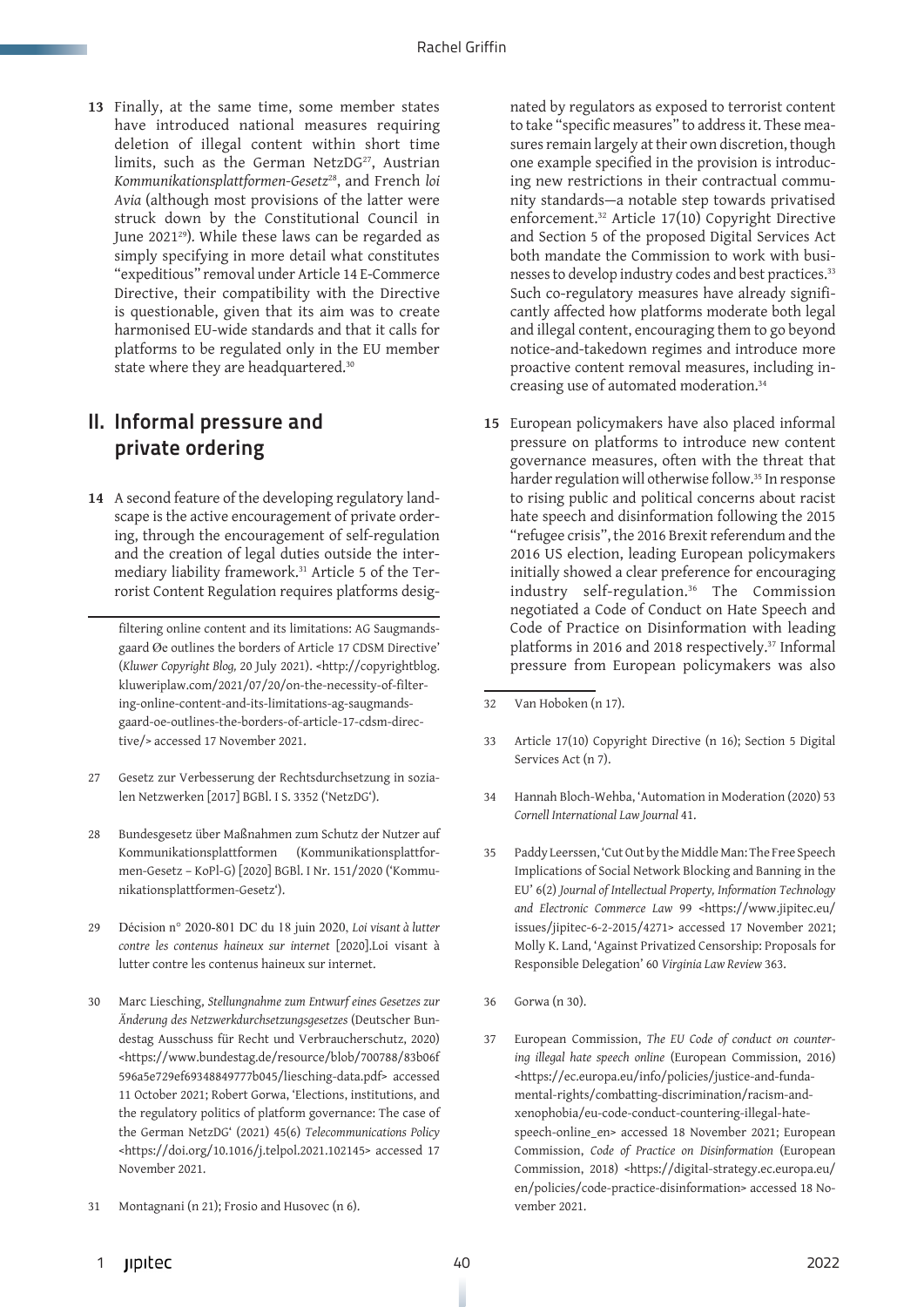instrumental in leading major platforms to set up the GIFCT, an industry body which coordinates the removal of terrorist content across all participating platforms, using a hash database to flag any future uploads that are identical to previously removed content.38

#### C. Under- and overinclusive regulation

- **16** It is widely recognised that content moderation is inevitably both under- and overinclusive, in the sense that all available methods of identifying banned content involve significant rates of both false negatives and false positives.<sup>39</sup> Land suggests that this is an inherent structural feature of online content moderation: given the scale at which platforms operate and the increasing use of automation, enforcement tends to consider only the content of posts and to ignore contextual factors which would enable a more nuanced consideration of their meaning and whether they are harmful.<sup>40</sup> The inevitability of errors must be taken into account when imposing new moderation obligations on platforms; inadequate safeguards against overblocking were a key point of criticism of both the Terrorist Content Regulation and the Copyright Directive.
- **17** However, EU platform regulations not only create incentives for under- and overinclusive enforcement at the level of individual pieces of content which might be incorrectly left up or deleted. As this section will show, they are also under- and overinclusive in terms of the types of content, behaviour and circumstances that are deemed problematic and targeted for intervention in the first place.

## I. Underinclusivity

**18** Schultz argues that the sexual model of workplace sex discrimination both ignores and distracts from

other important aspects of discrimination: it diverts employers', employees' and the courts' attention from sexist conduct which is not sexual in nature and from structural discrimination which cannot be reduced to individual misconduct. In platform regulation, it is important to question whether liability for certain types of illegal content distracts attention from other issues. Liability risks evidently influence how platforms allocate resources to moderation and other "trust and safety" programmes: this is illustrated by the major platforms' immediate investment of significant additional resources and moderation staff in Germany following the introduction of NetzDG.<sup>41</sup> However, as recent leaks from within Facebook revealed, even the biggest and wealthiest tech companies make very limited resources available for trust and safety projects.42 Any deployment of resources and personnel to areas that do not generate revenue is unlikely to be approved by private corporations unless there is another clear financial justification, such as regulatory compliance. Thus, it can be assumed that any regulation requiring platforms to invest resources in one aspect of content governance risks reducing the resources available to investigate and address other social issues.

- **19** Like the narrow definition of sex discrimination that Schultz criticises, the tendency in European regulation to single out illegal content for deletion risks diverting attention from other types of harmful behaviour. Taking hate speech as an example, Ben-David and Matamoros-Fernández have documented how hate can systematically be spread on social media through content that does not itself fall under hate speech bans.<sup>43</sup> For example, users can post
- 41 Philip Oltermann, 'Tough new German law puts tech firms and free speech in spotlight' (*The Guardian,* 5 January 2018) <https://www.theguardian.com/world/2018/jan/05/ tough-new-german-law-puts-tech-firmsand-free-speechin-spotlight> accessed 17 November 2021; Amélie Heldt, 'Reading between the lines and the numbers: an analysis of the first NetzDG reports' (2019) 8(2) *Internet Policy Review*  336 <https://doi.org/10.14763/2019.2.1398> accessed 17 November 2021.
- 42 Jeff Horwitz, 'The Facebook Whistleblower, Frances Haugen, Says She Wants to Fix the Company, Not Harm It' (*Wall Street Journal*, 3 October 2021) <https://www.wsj.com/articles/facebook-whistleblower-frances-haugen-says-shewants-to-fix-the-company-not-harm-it-11633304122> accessed October 11 2021.
- 43 Anat Ben-David and Ariadna Matamoros Fernández, 'Hate Speech and Covert Discrimination on Social Media: Monitoring the Facebook Pages of Extreme-Right Political Parties in Spain' (2016) 10 *International Journal of Communication* 1167 <https://ijoc.org/index.php/ijoc/article/view/3697/1585> accessed 17 November 2021.

<sup>38</sup> evelyn douek, *The Rise of Content Cartels* (Knight First Amendment Institute, 2020) <https://knightcolumbia.org/content/the-rise-of-content-cartels> accessed 11 October 2021; Bloch-Wehba, 'Automation in Moderation' (n 34).

evelyn douek, 'Governing Online Speech: From "Posts-As-Trumps" to Proportionality and Probability' 121(3) *Columbia Law Review* 759. <https://www.columbialawreview.org/content/governing-online-speech-from-posts-as-trumpstoproportionality-and-probability/> accessed 17 November 2021.

<sup>40</sup> Land (n 35).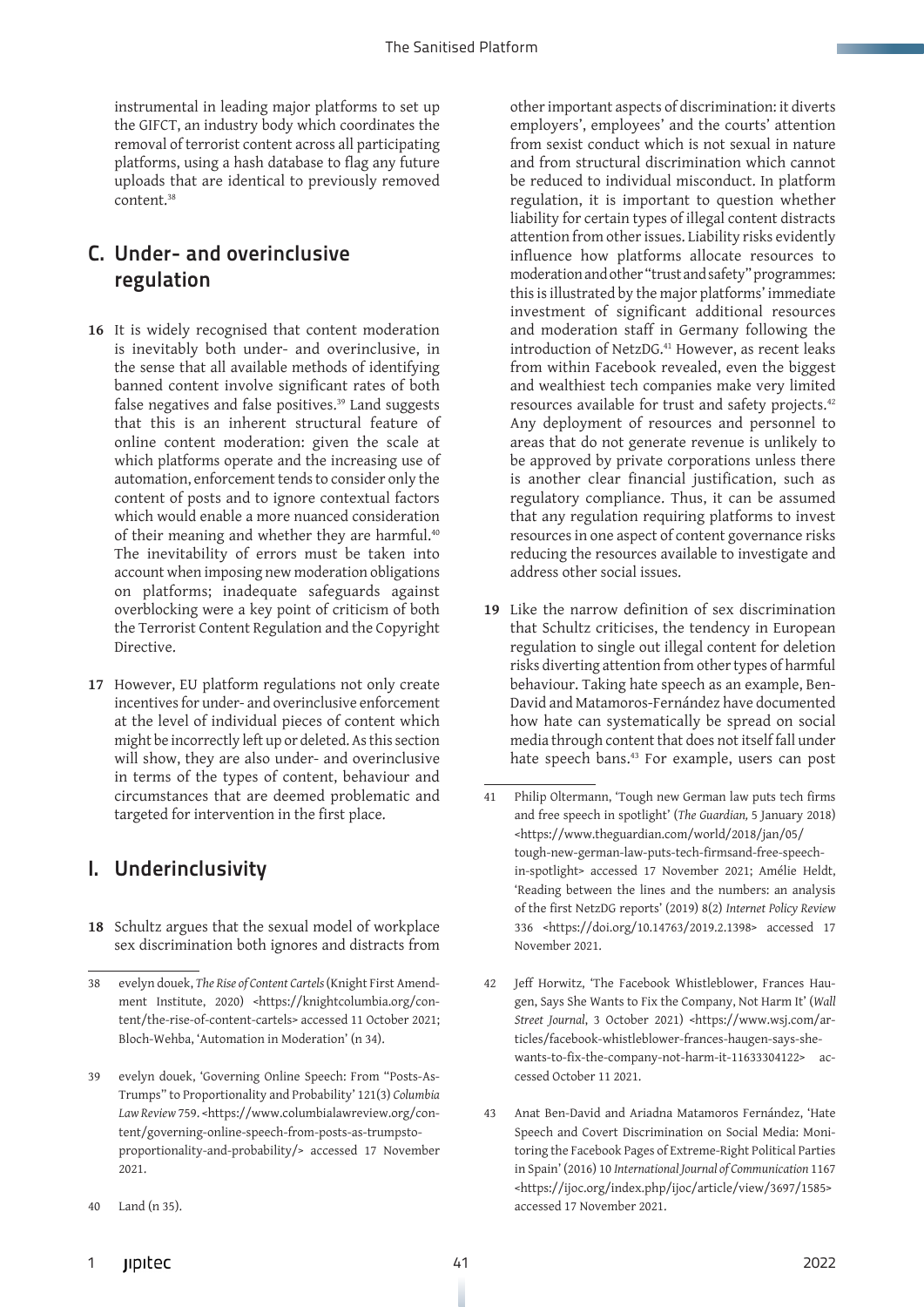something just within the law which encourages hate speech in the comments, or like and comment on posts containing hate speech to increase their visibility to other users. Focusing only on the legality of content (posts, comments etc.) also ignores other types of abusive behaviour, such as coordinated malicious reporting of other users for legal or policy violations.44 This may even be actively facilitated by rules requiring expeditious removal of illegal content, since incentivising quick responses may increase the likelihood of spurious complaints being upheld. There is anecdotal evidence of coordinated malicious reporting being used against victims of discrimination under the German NetzDG system.45

- **20** Moreover, most EU regulation overlooks the structural factors which contribute to policy problems like online racism, disinformation and discrimination. In general, it targets the level of individual pieces of content—not only by requiring illegal content to be removed, but also by providing safeguards for freedom of expression which largely involve individual users complaining that their individual posts should be reinstated.46 Focusing only on the content level fails to take into account how the harmfulness of content can differ widely depending on its context.47 For example, one of the
- 44 Kate Crawford and Tarleton Gillespie, 'What is a flag for? Social media reporting tools and the vocabulary of complaint' (2016) 18(3) *new media & society* 410 <https://doi. org/10.1177/1461444814543163> accessed 17 November 2021; Stefanie Duguay, Jean Burgess and Nicolas Suzor, 'Queer women's experiences of patchwork platform governance on Tinder, Instagram, and Vine' (2019) 26(2) *Convergence* 237 <https://doi.org/10.1177/1354856518781530> accessed 17 November 2021; Ari Ezra Waldman, 'Disorderly Content' (2021) 97 *Washington Law Review* (forthcoming) <https://papers.ssrn.com/sol3/papers.cfm?abstract\_ id=3906001> accessed 17 November 2021.
- 45 Janosch Delcker, 'Germany's balancing act: Fighting online hate while protecting free speech' (*Politico*, 24 February 2020) <https://www.politico.eu/article/germany-hatespeech-internet-netzdg-controversial-legislation/> accessed 18 November 2021; Nicole Shephard, 'Digitale Gewalt an Frauen: Was kann das NetzDG?' (Heinrich Böll Stiftung, Gunda-Werner-Institut für Feminismus und Geschlechterdemokratie, 3 March 2020) <https://www.gwi-boell.de/de/2020/03/03/ digitale-gewalt-frauen-was-kann-das-netzdg> accessed 18 November 2021.
- 46 For comments on the inadequacy of individual user appeals as a safeguard against overblocking see Keller, 'Facebook Filters' (n 14), Frosio and Mendis (n 21).
- 47 Richard Ashby Wilson and Molly K. Land, 'Hate Speech on Social Media: Content Moderation in Context' (2021) 52 *Connecticut Law Review* 1029 <https://papers.ssrn.com/sol3/ papers.cfm?abstract\_id=3690616> accessed 11 January 2022;

most harmful aspects of online harassment is its networked nature: users can easily incite others to join them in harassing a target with large numbers of abusive messages and other harmful actions, such as revealing personal information.<sup>48</sup> In such cases, examining the legality of individual messages may entirely overlook the primary harm they cause, as well as being practically unlikely to address enough of the harassment to have a significant impact.

- **21** Focusing on the content level also ignores important contextual and structural factors. Even in instances where harm is inflicted by individual pieces of content and can be remedied by content removal, considering contextual factors such as platform design and user cultures is crucial to ensure effective moderation. For example, much harmful behaviour is not reported to moderators because platform interfaces make it laborious for users to report it or because they do not expect a helpful response.<sup>49</sup> More broadly, structural factors such as platform algorithms, architectures and business models can contribute to significant social harms which cannot be resolved by removing individual pieces of content.
- **22** The typical social media business model, which is based on maximising user engagement and time on site in order to gather as much data and sell as much advertising space as possible, is frequently criticised for exacerbating social harms such as hate speech and disinformation. In particular, algorithms optimised for maximum user engagement are accused of promoting divisive, extremist and sensationalist content, and driving users towards harmful content and ideologies by showing them more extreme versions of whatever they are interested in.<sup>50</sup>

Owen Bennett, 'The promise of financial services regulatory theory to address disinformation in content recommender systems' (2021) 10(2) *Internet Policy Review* <https://doi. org/10.14763/2021.2.1558> accessed 18 November 2021.

- 48 Sarah Jeong, *The Internet of Garbage* (The Verge 2018); Cynthia Khoo, *Deplatforming Misogyny: Report on Platform Liability for Technology-Facilitated Gender-Based Violence* (Women's Legal Education and Action Fund (LEAF), 2021) <https://www. leaf.ca/publication/deplatforming-misogyny/> accessed 11 January 2022; Mary Anne Franks, 'Beyond the Public Square: Imagining Digital Democracy' (2021) 131 *Yale Law Journal Forum* < https://www.yalelawjournal.org/forum/beyond-thepublic-square-imagining-digital-democracy> accessed 11 January 2022.
- 49 Duguay et al (n 44); Rachel Griffin, 'New School Speech Regulation and Online Hate Speech: A Case Study of Germany's NetzDG' (GigaNet Symposium, Warsaw, December 2021) <https://www.giga-net.org/2021SymposiumPapers/GigaNet%20paper%20NetzDG.pdf> accessed 11 January 2022.
- 50 Siva Vaidhyanathan, *Antisocial Media: How Facebook Discon-*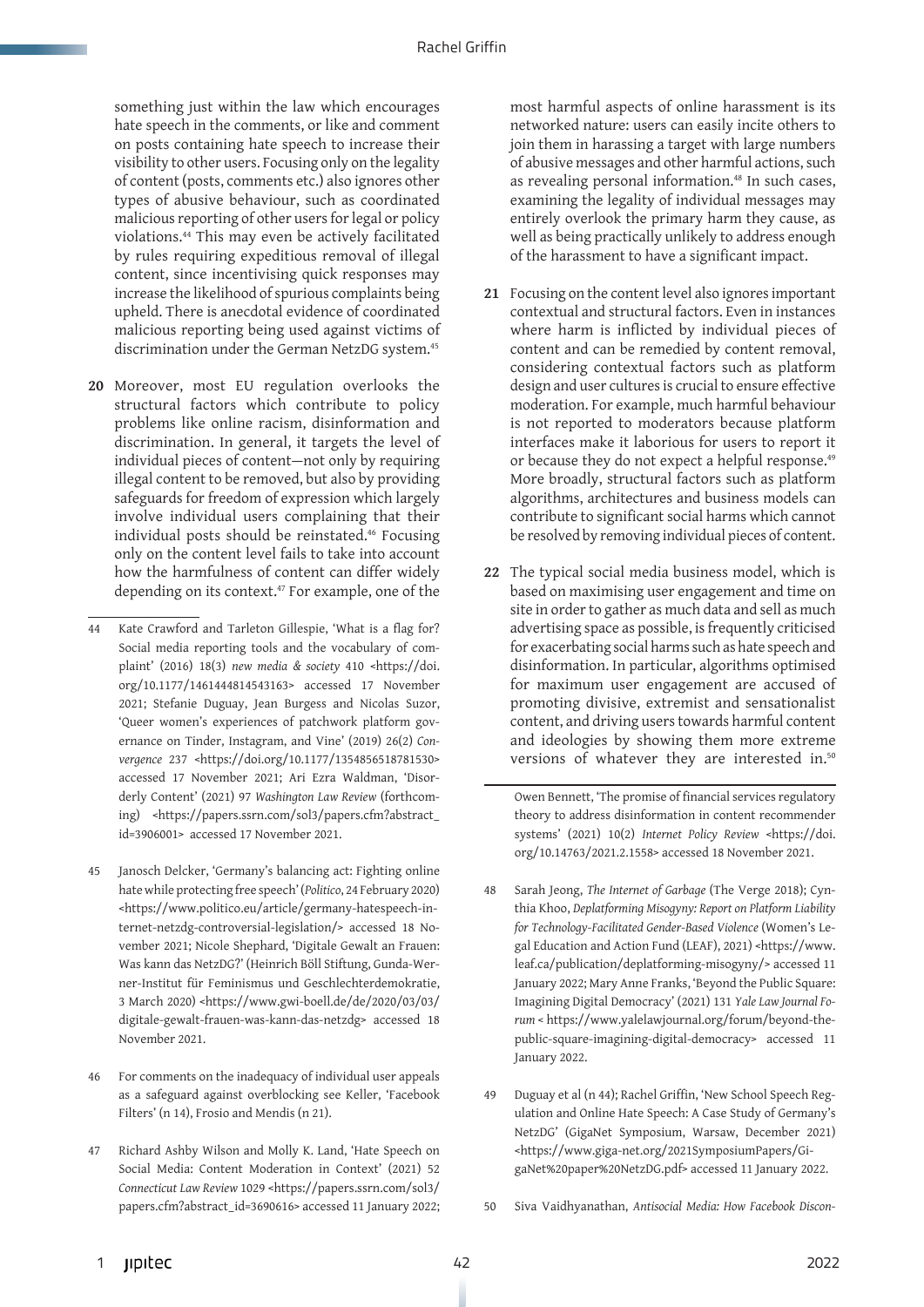Systematic studies of this phenomenon are lacking (and are hampered by the inaccessibility of platform data to independent researchers).<sup>51</sup> However, there is some evidence to support these claims. Journalistic investigations have found that Facebook, Instagram, YouTube and TikTok (all of which rely heavily on algorithmic content ranking and recommendations) actively recommend extremist content, as well as other harmful content such as self-harm, and show increasingly extreme content to users based on their previous interests.<sup>52</sup>

**23** Platforms' profiling and categorisation of users can also have more subtle impacts, such as reinforcing social inequalities. To target content and ads,

*nects Us and Undermines Democracy* (Oxford University Press 2018); Lance Bennett, Alan Borning, Martin Landwehr, Daniela Stockmann and Volker Wulf, *Treating Root Causes, not Symptoms: Regulating Problems of Surveillance and Personal Targeting in the Information Technology Industries* (G20 Insights, 2021) <https://www.g20-insights.org/policy\_briefs/treating-root-causes-not-symptoms-regulating-problems-ofsurveillance-and-personal-targeting-in-the-informationtechnology-industries/> accessed 18 November 2021.

- 51 Mathias Vermeulen, *The Keys to the Kingdom* (Knight First Amendment Institute, 2021) <https://knightcolumbia.org/ content/the-keys-to-the-kingdom> accessed 11 October 2021.
- 52 Jonas Kaiser and Adrian Rauchfleisch, 'Unite the Right? How YouTube's Recommendation Algorithm Connects The U.S. Far-Right' (*Medium*, 11 April 2018) <https://medium. com/@MediaManipulation/unite-the-right-how-youtubesrecommendation-algorithm-connects-the-u-s-far-right-9f1387ccfabd> accessed 18 November 2021; Jeff Horwitz and Deepa Seetharaman, 'Facebook Executives Shut Down Efforts to Make the Site Less Divisive' (*Wall Street Journal*, 26 May 2020) <https://www.wsj.com/articles/facebookknows-it-encourages-division-top-executives-nixed-solutions-11590507499> accessed 18 November 2021; Rob Barry, Georgia Wells, Joanna Stern and Jason French, 'How TikTok's Algorithm Serves Up Sex and Drug Videos to Minors' (*Wall Street Journal*, 8 September 2021) <https://www.wsj.com/ articles/tiktok-algorithm-sex-drugs-minors-11631052944> accessed 18 November 2021; Keach Hagey and Jeff Horwitz, 'Facebook Tried to Make Its Platform a Healthier Place. It Got Angrier Instead' (*Wall Street Journal,* 15 September 2021) <https://www.wsj.com/articles/facebook-algorithmchange-zuckerberg-11631654215> accessed 18 November 2021; Center for Countering Digital Hate, *Malgorithm: How Instagram's Algorithm Publishes Misinformation and Hate to Millions During a Pandemic* (Center for Countering Digital Hate, 2021) <https://www.counterhate.com/malgorithm> accessed 11 October 2021; Brandy Zadrozny, '"Carol's Journey": What Facebook knew about how it radicalized users' (*NBC News*, 23 October 2021) <https://www.nbcnews.com/ tech/tech-news/facebook-knew-radicalized-users-rcna3581> accessed 23 October 2021.

platforms commonly profile users based on sensitive identity categories like gender and race, often using simplistic and offensive categorisations (e.g. imposing binary gender categories irrespective of user preferences).53 These tend to symbolically further marginalise historically oppressed groups, by positioning them as deviations from a default "normal" user who is white, straight, etc.<sup>54</sup> They can also materially harm such groups in various ways: for example, by exposing sensitive information to advertisers<sup>55</sup>, allowing advertisers to deliberately target vulnerable groups<sup>56</sup>, or excluding them from economic opportunities.

- **24** A particularly well-studied example which obviously replicates historical patterns of discrimination is when marginalised users are excluded from adverts for jobs or housing. Facebook in the past allowed advertisers to explicitly exclude certain "ethnic affinities" from their ad audiences, which attracted heavy criticism.57 However, researchers have shown
- 53 Rena Bivens, 'The gender binary will not be deprogrammed: Ten years of coding gender on Facebook' (2015) 19(6) *new media & society* 880 <https://doi.org/10.1177/1461444815621527> accessed 17 November 2021.
- 54 Kelley Cotter, Mel Medeiros, Chankyung Pak and Kjerstin Thorson, '"Reach the right people": The politics of "interests" in Facebook's classification system for ad targeting' (2021) 8(1) *Big Data & Society* <https://doi. org/10.1177%2F2053951721996046> accessed 11 January 2022.
- 55 Eduard Fosch-Villaronga, Adam Poulsen, Roger A. Søraa and Bart Custers, 'Gendering Algorithms in Social Media' (2021) 23(1) *ACM SIGKDD Explorations Newsletter* 24 <https://doi. org/10.1145/3468507.3468512> accessed 11 January 2022.
- 56 Nadine Bol, Joanna Strycharz, Natali Helberger, Bob van de Velde and Claes H. de Vreese, 'Vulnerability in a tracked society: Combining tracking and survey data to understand who gets targeted with what content' (2018) 22(11) *new media & society* 1996 <https://doi.org/10.1177%2F1461444820924631> accessed 11 January 2022. See also McMillan Cottom's theoretical work on "predatory inclusion": Tressie McMillan Cottom, 'Where Platform Capitalism and Racial Capitalism Meet: The Sociology of Race and Racism in the Digital Society' (2020) 6(4) *Sociology of Race and Ethnicity* 441 <https:// doi.org/10.1177%2F2332649220949473> accessed 11 January 2022.
- 57 Julia Angwin and Terry Parris Jr., 'Facebook Lets Advertisers Exclude Users By Race' (*ProPublica*, October 28 2016) <https:// www.propublica.org/article/facebook-lets-advertisersexclude-users-by-race> accessed 11 January 2022; Thao Phan and Scott Wark, 'What Personalisation Can Do for You! Or: How to Do Racial Discrimination Without "Race"' (2021) 20 *Culture Machine* <https://culturemachine.net/vol-20-machine-intelligences/what-personalisation-can-do-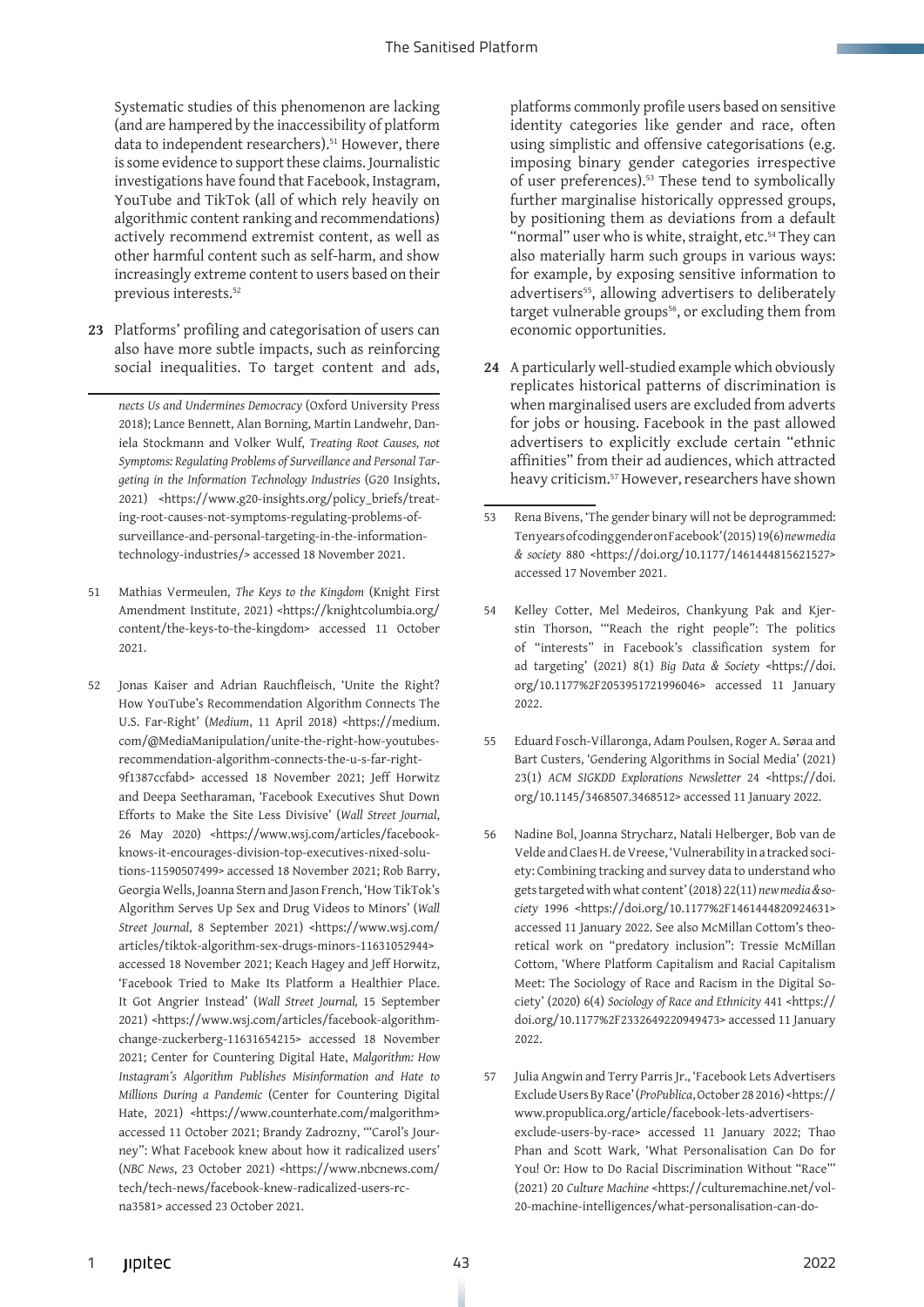that even without using criteria referring to race or other protected characteristics, advertisers can use proxies such as language or place of residence to exclude certain groups.<sup>58</sup> Moreover, even where there is no intention to discriminate, predictive targeting may automatically select audiences which are heavily skewed by race, gender and other protected characteristics<sup>59</sup>: this may, for example, reinforce the disadvantage women face in many professions by preventing them from seeing adverts for jobs that have historically been more appealing to men.<sup>60</sup> The use of predictive "affinity profiling" rather than concrete data about how users identify may allow such profiling to escape the ambit of antidiscrimination and data protection law.<sup>61</sup>

**25** The failure to address structural issues such as these, and the near-exclusive focus on illegal content as the key vector for harm, is a major flaw of the current European approach to platform regulation. It should be noted that the Digital Services Act represents a partial shift away from this approach, in that it introduces new obligations for platforms to assess and take action on "systemic risks stemming from the functioning and use of their services".<sup>62</sup> Article 27 explicitly encourages them to make structural changes in order to mitigate these risks, such as altering platform design and algorithms, or reforming internal processes and organisation.<sup>63</sup>

for-you-or-how-to-do-racial-discrimination-without-racethao-phan-scott-wark/> accessed 17 November 2021.

- 58 Phan and Wark (n 57); Till Speicher, Muhammad Ali, Giridhari Venkatadri, Filipe Nunes Ribeiro, George Arvanitakis, Fabrício Benevenuto, Krishna P. Gummadi, Patrick Loiseau, and Alan Mislove, 'Potential for discrimination in online targeted advertising' (2018) 81 *Proceedings of Machine Learning Research* 1 <http://proceedings.mlr.press/v81/ speicher18a/speicher18a.pdf> accessed 11 January 2022.
- 59 Jinyan Zang, 'How Facebook's Advertising Algorithms Can Discriminate By Race and Ethnicity' (2021) 2021101901 *Technology Science* <https://techscience.org/a/2021101901/> accessed 17 November 2021; Phan and Wark (n 57).
- 60 Muhammad Ali, Piotr Sapiezynski, Miranda Bogen, Aleksandra Korolova, Alan Mislove and Aaron Rieke, 'Discrimination through Optimization: How Facebook's Ad Delivery Can Lead to Biased Outcomes' (2019) Vol 3 CSCW Article 199 *Proceedings of the ACM on Human-Computer Interaction* 1 <https:// doi.org/10.1145/3359301> accessed 17 November 2021.
- 61 Sandra Wachter, 'Affinity Profiling and Discrimination by Association in Online Behavioral Advertising' (2020) 35 *Berkeley Technology Law Journal* 367.
- 62 Article 26 Digital Services Act (n 7).
- 63 Article 27 Digital Services Act (n 7).

This represents a positive step away from a narrowly content-focused approach.

- **26** However, these changes should not be overstated. First, the relevant obligations apply only to the category of "very large online platforms", those with over 45 million EU users.<sup>64</sup> Smaller platforms also have new obligations, but these mostly address the content level (e.g. complaints and redress mechanisms for individual content removal decisions). Second, how effective the new regulations for very large online platforms will be in practice remains to be seen. They rely heavily on self-regulation and privatised enforcement. While the Commission will have new oversight powers including the right to require disclosure of information from very large online platforms and to conduct on-site inspections $65$ , the primary procedures intended to identify and address systemic risks will be platforms' internal risk assessments and voluntary measures, and yearly independent expert audits.<sup>66</sup> These types of privatised regulatory enforcement are intransparent and prone to capture<sup>67</sup>, especially in complex, hightech, information-based industries—such as social media-where external oversight is difficult.<sup>68</sup>
- **27** In another influential critique of Title VII, Edelman theorised a process of "legal endogeneity" whereby formalities used to demonstrate compliance come to eclipse the substantive goals of regulation.<sup>69</sup> This allows businesses to influence the law to their own advantage, as courts and regulators increasingly defer to industry "best practices" when deciding whether legal standards have been met. Edelman's theory has been applied to technology regulation by Waldman<sup>70</sup>, who finds ample evidence for similar processes taking place in privacy law enforcement. The Digital Services Act's regulatory approach may create similar problems, with formalities like risk assessments taking precedence over meaningful change in industry practices and ultimately reinforcing the status quo. A regulatory focus on
- 64 Article 25(1) Digital Services Act (n 7).
- 65 Articles 50-66 Digital Services Act (n 7).
- 66 Article 26-8 Digital Services Act (n 7).
- 67 Michael Power, *The Audit Society: Rituals of Verification*  (Oxford University Press 1999).
- 68 Julie Cohen, *Between Truth and Power: The Legal Constructions of Informational Capitalism* (Oxford University Press 2019).
- 69 Laura Edelman, *Working Law: Courts, Corporations and Symbolic Civil Rights* (University of Chicago Press 2016)*.*
- 70 Ari Ezra Waldman, 'Privacy Law's False Promise' (2020) 97(3) *Washington University Law Review* 773.
- **Jipitec 44 and 44 and 44 and 44 and 44 and 44 and 44 and 44 and 44 and 44 and 44 and 44 and 44 and 44 and 44 a**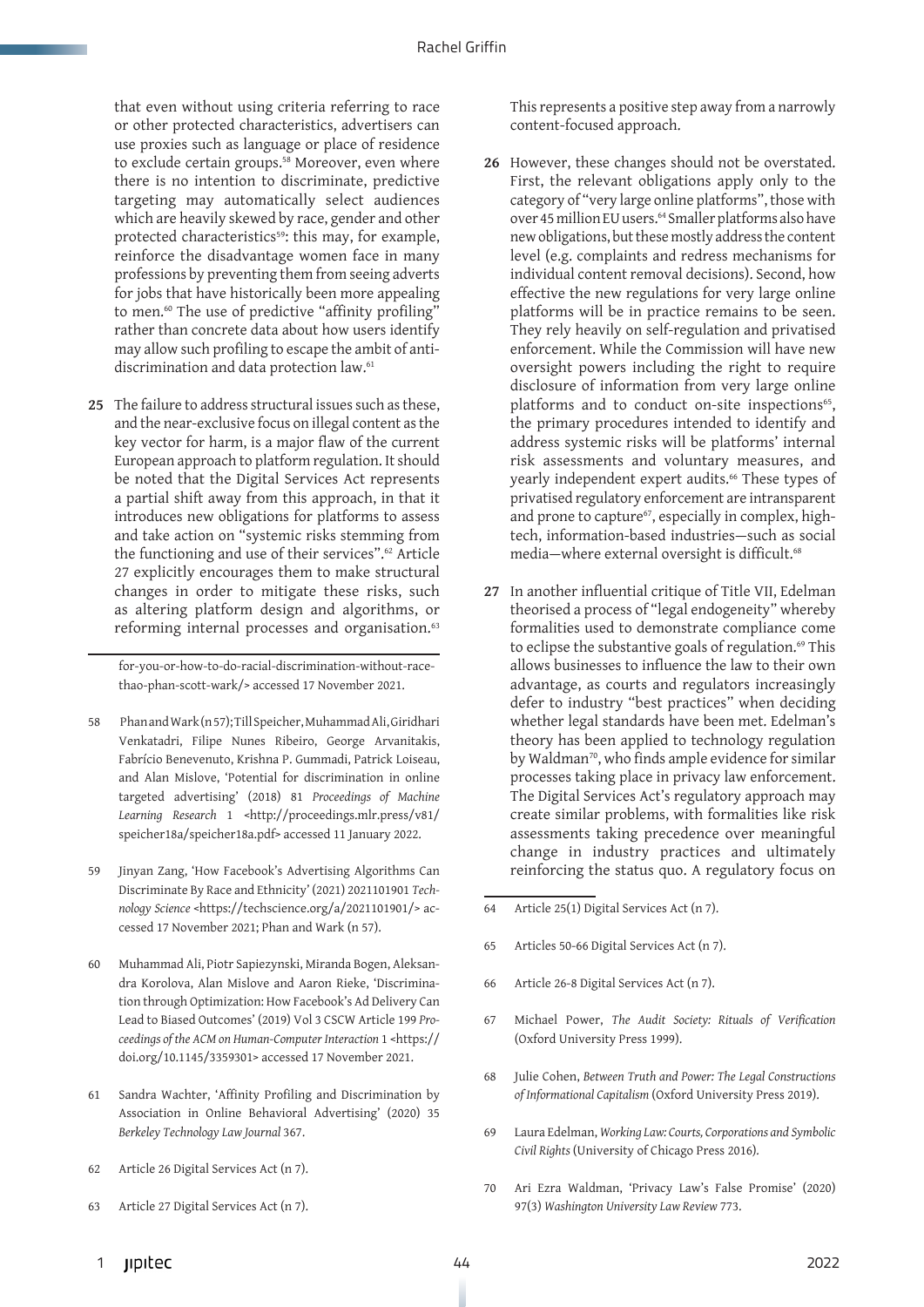mitigating discrete risks also overshadows broader questions about how technologies are used and for whose benefit.<sup>71</sup> Typically, harms that diverge from what powerful industry actors deem "normal" are classified as risks, while harms that stem from underlying structural features of an industry are not.72 As will be discussed in more detail in section D, when private actors are charged with the definition and identification of risks, they will tend to construct those risks in the ways that best serve their own business interests.

#### II. Overinclusivity

**28** Equally, EU regulation of social media content is overinclusive in significant respects. Like the American sex discrimination jurisprudence that Schultz criticises, it incentivises platforms to delete and suppress a wide range of content and behaviour that should not be considered harmful. Perhaps the best-documented example is the suppression by almost all major platforms of content that is sexually suggestive and/or related to sex work.<sup>73</sup> This causes significant material harm to sex workers by cutting off income sources, driving them towards more dangerous offline work and preventing them from advocating politically for their interests.<sup>74</sup> Blanket bans on sexual content also affect other users' wellbeing, for example by hampering access to sexual health advice<sup>75</sup>, and lead to much broader

- 73 Jillian C. York, *Silicon Values: The Future of Free Speech Under Surveillance Capitalism* (Verso, 2021); Reina Sultan, 'Inside Social Media's War on Sex Workers' (*Bitch Media,* 23 August 2021) <https://www.bitchmedia.org/article/inside-socialmedias-war-on-sex-workers> accessed 17 November 2021.
- 74 Sophie K. Rosa, 'Sex Workers Denounce Instagram's "Puritanical" New Rules' (*Novara Media*, 21 November 2020). <https://novaramedia.com/2020/11/21/sex-workersdenounce-instagrams-puritanical-new-rules/ accessed 17 November 2021; York (n 73); Danielle Blunt and Zahra Stardust, 'Automating whorephobia: sex, technology and the violence of deplatforming – An interview with Hacking// Hustling' (2021) 8(4) *Porn Studies* 350 <https://doi.org/10.1 080/23268743.2021.1947883> accessed 11 January 2022; Are (n 2).
- 75 Danielle Blunt, Stefanie Duguay, Tarleton Gillespie, Sinnamon Love and Clarissa Smith, 'Deplatforming Sex: A roundtable conversation' (2021) 8(4) *Porn Studies* 420 <https://doi.

policing of online art, culture and self-expression. For example, museums have regularly been blocked from posting images of nude art when promoting exhibitions.76 Such policies could aptly be described as creating a "sanitised" internet.

**29** These strict policies are significantly influenced by the US' 2018 FOSTA/SESTA legislation, which removed platforms' intermediary liability exemptions for content related to sex work.<sup>77</sup> Many platforms which did not already ban sexual content for commercial reasons responded to the legislation by implementing strict bans on sexual content worldwide, including in countries where sex work is legal.78 However, the impact of European regulatory choices in this context should not be overlooked. First, if European legal systems did not grant platforms near-unfettered discretion to remove legal content under their contractual terms of service, they would not be able to arbitrarily impose US standards worldwide. Second, an important factor driving platforms to ban sexual content is app store policies: social media platforms rely heavily on users accessing them through mobile apps, and Apple (one of the two dominant app stores) is particularly notorious for banning apps that permit any kind of sexual content.79 While the Commission is currently investigating Apple's App Store for anticompetitive behaviour relating in particular to its enforcement of in-app payments from which it takes a commission<sup>80</sup>,

org/10.1080/23268743.2021.2005907> accessed 11 January 2022.

- 76 Elle Hunt, 'Vienna museums open adults-only OnlyFans account to display nudes' (*The Guardian*, 16 October 2021) <https://www.theguardian.com/artanddesign/2021/ oct/16/vienna-museums-open-adult-only-onlyfans-account-to-display-nudes> accessed 17 November 2021.
- 77 An Act to amend the Communications Act of 1934 to clarify that section 230 of such Act does not prohibit the enforcement against providers and users of interactive computer services of Federal and State criminal and civil law relating to sexual exploitation of children or sex trafficking, and for other purposes [2018] Public Law 115–164 ('FOSTA-SESTA').
- 78 Catherine Barwulor, Allison McDonald, Eszter Hargittai and Elissa M. Redmiles, '"Disadvantaged in the Americandominated Internet": Sex, Work and Technology' (2021) *CHI '21: Proceedings of the 2021 CHI Conference on Human Factors in Computing Systems* 563 <https://doi. org/10.1145/3411764.3445378> accessed 17 November 2021.
- 79 Katrin Tiidenberg, 'Sex, power and platform governance' (2021) 8(4) *Porn Studies* 381 <https://doi.org/10.1080/232687 43.2021.1974312> accessed 11 January 2022.
- 80 European Commission, 'Antitrust: Commission opens investigations into Apple's App Store rules' (European

<sup>71</sup> James Wilsdon and Rebecca Willis, *See-Through Science: Why Public Engagement Needs to Move Upstream* (Demos, 2004) <http://sro.sussex.ac.uk/id/eprint/47855/1/See\_through\_ science.pdf> accessed 17 November 2021.

<sup>72</sup> Cohen (n 68).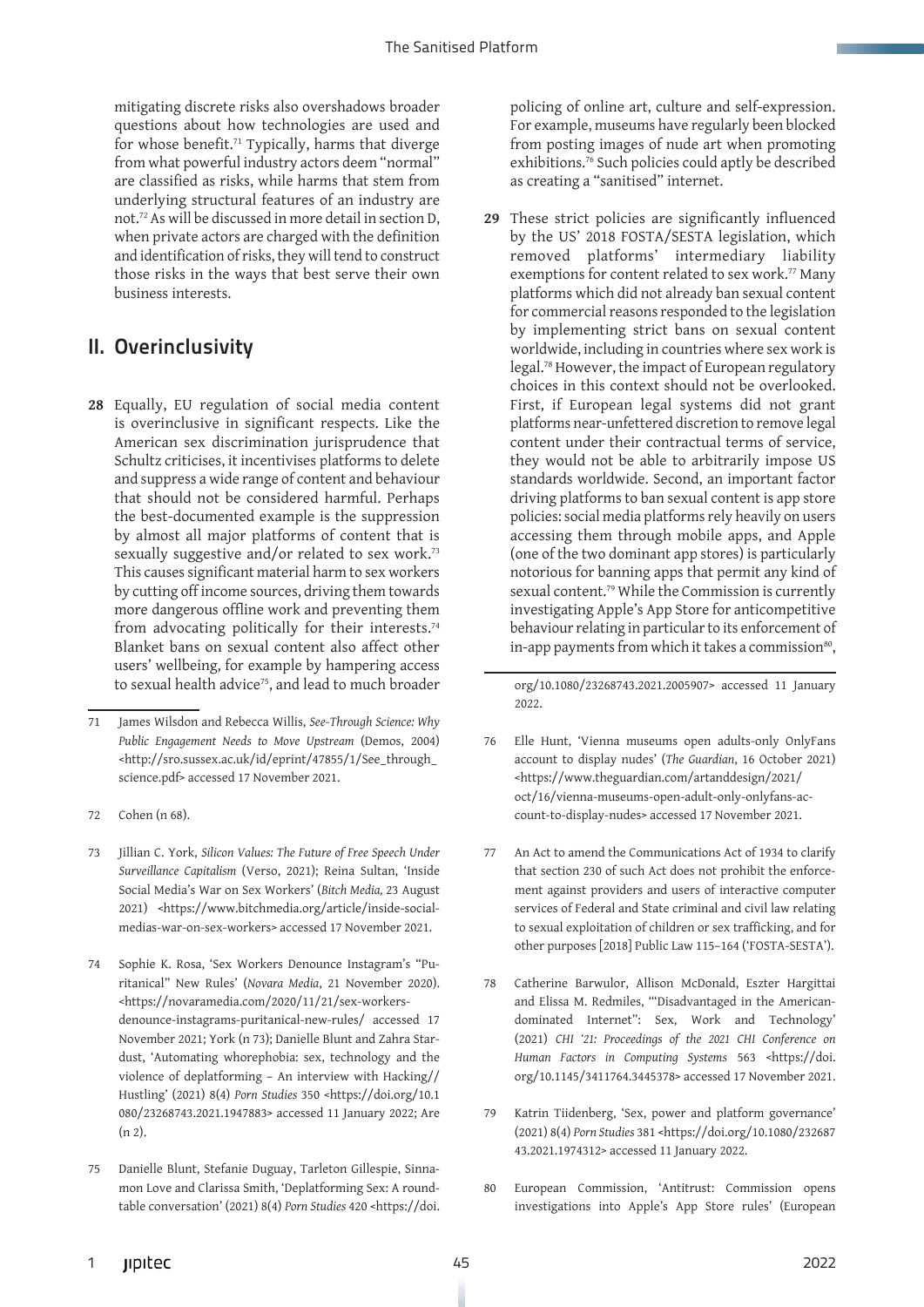European authorities have chosen not to intervene in Apple's use of its infrastructural power to enforce content policies that suppress sexual content across a wide swathe of the internet. Finally, some European countries have similar laws restricting pornography and advertising for sex work: examples include the German *Jugendschutzgesetz*, which sets broad requirements for online media accessible to under-18s to be child-friendly<sup>81</sup>, and Article 380ter of the Belgian Criminal Code, which criminalises all advertising of sex work.82 These would in any case incentivise platforms to take a restrictive approach.

**30** Similar over-enforcement can be seen in regard to other types of content. Over-removal in copyright cases, based on obviously spurious notices from rights-holders, has been extensively documented.<sup>83</sup> Commentators have raised particular concerns about the inability of automated classifiers to identify legally protected uses of a work such as parody and quotation.84 Copyright notices have also been abused to effect the removal of political content.<sup>85</sup> Attempts by platforms to remove terrorist content regularly censor activists aiming to challenge extremism or document violent incidents.<sup>86</sup> There

Commission, 2020) <https://ec.europa.eu/commission/ presscorner/detail/en/ip\_20\_1073> accessed 11 January 2022.

- 81 Jugendschutzgesetz [2002] BGBl. I S. 2730 ('JuSchG').
- 82 Article 380ter, Code Pénal [1867].
- 83 Daphne Keller, *Empirical Evidence of Over-Removal by Internet Companies Under Intermediary Liability Laws: An Updated List* (Center for Internet and Society at Stanford Law School, 2021) <http://cyberlaw.stanford.edu/blog/2021/02/empirical-evidence-over-removal-internet-companies-underintermediary-liability-laws> accessed 17 November 2021.
- 84 Dan L. Burk, 'Algorithmic Faire Use' (2019) 86 *University of Chicago Law Review* 283; Bloch-Wehba, 'Automation in Moderation' (n 34); Montagnani (n 21).
- 85 Felix Reda, 'How Copyright Bots Are Governing Free Speech Online' (*Digital Freedom Fund Blog*, 3 May 2021) <https://digitalfreedomfund.org/how-copyright-bots-are-governingfree-speech-online/> accessed 11 October 2021.
- 86 WITNESS, *Content Regulation in the Digital Age Submission to the United Nations Human Rights Council Special Rapporteur for Freedom of Expression* (OHCHR, 2018) <https://www.ohchr.org/ Documents/Issues/Opinion/ContentRegulation/Witness. pdf> accessed 11 October 2021; Ellery Roberts Biddle, '"Envision a new war": the Syrian Archive, corporate censorship and the struggle to preserve public history online (*Global Voices*, 1 May 2019) <https://globalvoices.org/2019/05/01/ envision-a-new-war-the-syrian-archive-corporate-censorship-and-the-struggle-to-preserve-public-history-online/>

have also been numerous documented instances of social media posts in which people of colour describe their experiences of racism being tagged as racist hate speech and deleted<sup>87</sup>, or reclaimed slurs that are widely used in a positive sense in LGBTQ+ communities being indiscriminately censored.<sup>88</sup>

**31** Schultz highlights that the over-enforcement of harassment law is not evenly distributed, but reflects existing inequalities and power structures. She describes cases where sexual harassment claims were used to target LGBTQ+ employees, or where sexualised behaviour which was tolerated from white employees was treated as inappropriate when it came from people of colour. Similarly, the disproportionate impact of online content moderation on minorities and marginalised groups has been well documented. Policies on sexual content and nudity not only frame female and non-binary bodies as problematic<sup>89</sup>; they have also consistently

accessed 17 November 2021; Mathew Ingram, 'Social networks accused of censoring Palestinian content' (*Columbia Journalism Review,* 19 May 2021) <https://www.cjr.org/the\_ media\_today/social-networks-accused-of-censoring-palestinian-content.php> accessed 17 November 2021; Isabella Barroso, 'Colombians "save the evidence" as they denounce social media censorship of protests' (*Global Voices*, 29 May 2021) <https://globalvoices.org/2021/05/29/colombianssave-the-evidence-as-they-denounce-social-media-censorship-of-protests/> accessed 17 November 2021.

- 87 Jessica Guynn, 'Facebook while black: Users call it getting "Zucked," say talking about racism is censored as hate speech' (*USA Today,* 24 April 2019) <https:// eu.usatoday.com/story/news/2019/04/24/facebookwhile-black-zucked-users-say-they-get-blocked-racismdiscussion/2859593002/> accessed 17 November 2021; Kishonna L. Gray and Krysten Stein, '"We 'said her name' and got zucked": Black Women Calling-out the Carceral Logics of Digital Platforms' (2021) 35(4) *Gender & Society* 538 <https://doi.org/10.1177%2F08912432211029393> accessed 17 November 2021.
- 88 Dottie Lux and Lil Miss Hot Mess, 'Facebook's Hate Speech Policies Censor Marginalized Users' (*Wired*, 14 August 2017) <https://www.wired.com/story/facebooks-hate-speechpolicies-censor-marginalized-users/> accessed 11 January 2022; Oliver L. Haimson, Daniel Delmonaco, Peipei Nie and Andrea Wegner, 'Disproportionate Removals and Differing Content Moderation Experiences for Conservative, Transgender, and Black Social Media Users: Marginalization and Moderation Gray Areas' Vol 5 CSCW2 Article 466 *Proceedings of the ACM on Human-Computer Interaction* 1 <https://dl.acm.org/doi/10.1145/3479610> accessed 11 January 2022.
- 89 Tarleton Gillespie, *Custodians of the Internet: Platforms, Content Moderation, and the Hidden Decisions That Shape Social Media* (Yale University Press 2018); Ysabel Gerrard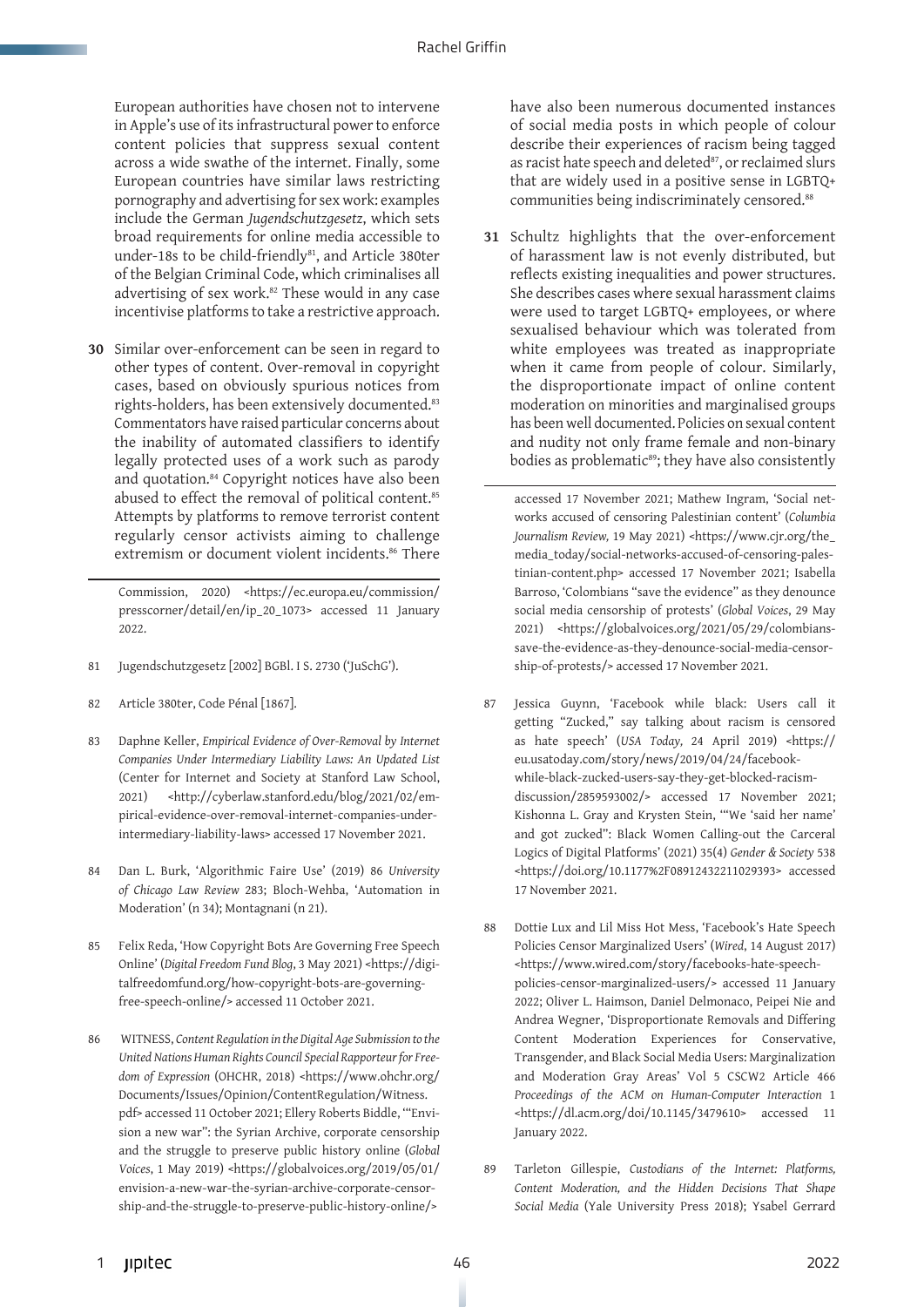been disproportionately enforced against women of colour and people who do not meet normative beauty standards, while celebrities and conventionally attractive white women are treated more leniently.<sup>90</sup> Waldman has also comprehensively detailed how the suppression of sexual content disproportionately affects LGBTQ+ users, maintaining social media platforms as "straight spaces".<sup>91</sup> Major platforms often permit queer visibility only where it is desexualised, unthreatening and integrated into heteronormative family structures and values.<sup>92</sup> In the context of terrorist content—a regulatory priority for the EU—moderation unfolds through close cooperation between platforms and European security agencies<sup>93</sup>, which primarily target Islamist terrorism and have long histories of racist and Islamophobic discrimination.<sup>94</sup> Bloch-Wehba has shown how the way platforms define and identify terrorist content is heavily shaped by security discourses which have consistently stigmatised and targeted Muslims, while downplaying threats from

and Helen Thornton, 'Content Moderation: Social Media's Sexist Assemblages' (2020) 22(7) *new media & society* 1286 <https://doi.org/10.1177%2F1461444820912540> accessed 17 November 2021.

- 90 Alex Peters, 'Nyome Nicholas-Williams took on Instagram censorship and won' (*Dazed Digital*, 28 August 2020) <https:// www.dazeddigital.com/life-culture/article/50273/1/ nyome-nicholas-williams-instagram-black-plus-sizecensorship-nudity-review> accessed 17 November 2021; Carolina Are and Susanna Paasonen, 'Sex in the shadows of celebrity' (2021) *Porn Studies* <https://doi.org/10.1080/2326 8743.2021.1974311> accessed 17 November 2021.
- 91 Waldman, 'Disorderly Content' (n 44).
- 92 Clare Southerton, Daniel Marshall, Peter Aggleton, Mary Lou Rasmussen and Rob Cover, 'Restricted modes: Social media, content classification and LGBTQ sexual citizenship' (2021) 23(5) *new media & society* 920 <https://doi. org/10.1177%2F1461444820904362> accessed 11 January 2022.
- 93 Rocco Bellanova and Marieke de Goede, 'Co-Producing Security: Platform Content Moderation and European Security Integration' (2021) *Journal of Common Market Studies*  <https://doi.org/10.1111/jcms.13306> accessed 11 January 2022.
- 94 Liz Fekete, 'Anti-Muslim Racism and the European Security State' (2004) 46(1) *Race and Class* 3 <https://doi. org/10.1177/0306396804045512> accessed 11 January 2022; Marie Martin, *Growing racism not just a member state issue*  (Statewatch, 2012) <https://www.statewatch.org/media/ documents/analyses/no-196-eu-racism.pdf> accessed 11 January 2022.

the extreme right.<sup>95</sup> This appears to be one reason that Arabic social media users—including activists and journalists—are particularly vulnerable to indiscriminate censorship.96

#### D. What can we learn from Schultz's analysis?

**32** As the previous section showed, there are clear parallels between Schultz's account of the sanitised workplace and the failings of current European platform regulation. However, her theory is not only useful in framing a descriptive account of these failings. This paper contends that Schultz models a feminist and sociolegal approach to legal scholarship which can sharpen our understanding and critique of current regulatory approaches.

#### I. Ambiguous categories and the power of interpretation

**33** In the tradition of feminist and queer legal theory, Schultz problematises the supposedly clear legal categories on which the allocation of liability is based. She argues that clearly defining sexuality and walling it off from other aspects of social life is impossible; attempts to do so typically enforce dominant norms around sexual conduct and are imbued with bias against minority groups. The same could be said of defining "terrorist content", a broad and vague category which has long been used to legitimise anti-Muslim bias<sup>97</sup>; or even of "hate speech", a category which is meant to protect marginalised groups. Hate speech remains a deeply contested concept, and its interpretation is influenced by established social norms and power structures. As Post highlights, the term is rarely applied to elite discourse, even where it has evident discriminatory effects.<sup>98</sup> In practice, it has been used by social media platforms to suppress marginalised groups' challenges to oppressive social

- 97 Van Hoboken (n 17); Bloch-Wehba 'Automation in Moderation' (n 34).
- 98 Robert Post, 'Hate Speech', in Ivan Hare and James Weinstein (eds) *Extreme Speech and Democracy* (Oxford University Press 2009).

<sup>95</sup> Bloch-Wehba, 'Automation in Moderation' (n 34).

<sup>96</sup> Marwa Fatafta, 'Facebook is bad at moderating in English. In Arabic, it's a disaster' (*Rest of World*, 18 November 2021) <https://restofworld.org/2021/facebook-is-bad-at-moderating-in-english-in-arabic-its-a-disaster/> accessed 11 January 2022.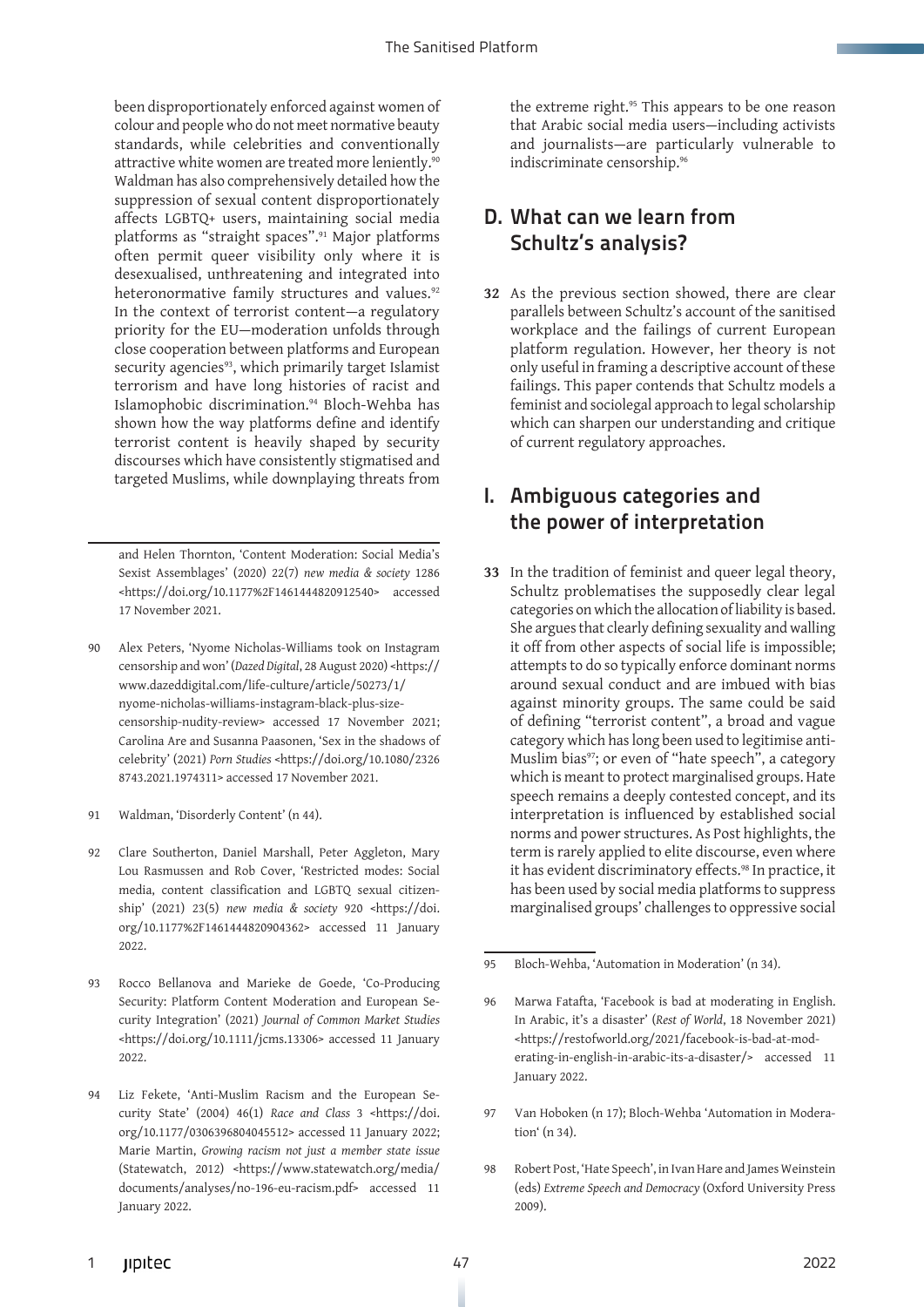structures.<sup>99</sup> Overall, when European policymakers exhort platforms to be "responsible"100 and act in accordance with European values<sup>101</sup>, they are strategically glossing over the contested nature of these values.

- **34** Schultz also makes a forceful case for a sociolegal approach that highlights the gaps between how the "law on the books" allocates liability and how businesses respond to liability incentives in practice. This is closely related to the former point since ambiguous legal categories give businesses greater latitude for selective and self-interested enforcement. In the context of social media regulation, Frosio and Husovec have highlighted how formal legal liabilities are just one factor influencing platforms' content governance: "The real responsibility landscape is equally determined by a mixture of voluntary agreements, self-regulation, corporate social responsibility, and ad hoc dealmaking."102 This is especially and increasingly the case as the EU promotes private ordering measures such as self-regulation and flexible legal obligations based on industry "best practices", as outlined in section B.I.
- **35** This has implications for the normative orientation of the law. Edelman and Waldman's work on legal endogeneity shows empirically how, when the law charges private actors with enforcing vaguely-

- 100 Ursula Von der Leyen, 'Speech by President von der Leyen at the Lisbon Web Summit. European Commission' (European Commission, 2 December 2020) <https://ec.europa.eu/ commission/presscorner/detail/en/speech\_20\_2266> accessed 11 October 2021.
- 101 European Commission, 'Europe fit for the Digital Age: Commission proposes new rules for digital platforms' (European Commission, 15 December 2020) <https://ec.europa.eu/ commission/presscorner/detail/en/ip\_20\_2347> accessed 17 November 2021.
- 102 Frosio and Husovec (n 6), 614.

defined legal standards, they are likely to be interpreted in a way that serves corporate interests and dominant social norms more than the nominal goals of the regulation—even where these are supposedly progressive and egalitarian.<sup>103</sup> Schultz further argues that corporate actors will interpret the law in simplified ways to streamline enforcement processes, over-enforce to minimise liability risks and focus on suppressing economically unproductive behaviour over behaviour which is actually harmful.

- **36** These problems are equally present in social media regulation. Speech rules must be simplified and streamlined to enable industrial-scale content moderation for global platforms<sup>104</sup>: the injustices that can result from such reductive interpretations are exemplified by the 2017 leak revealing that Facebook's content moderation guidelines defined invective against white men as "hate speech" but not equivalent content targeting black children.105 This dynamic is exacerbated by increasing reliance on algorithmic enforcement, which is actively encouraged by EU law, given the limitations of currently-existing technology in understanding the meaning and context of expressions.106 Speech rules shift to reflect what algorithms are capable of assessing, rather than what is actually considered desirable on policy grounds: for example, when all nudity is treated as pornography because it is what can most easily be identified by image recognition software.<sup>107</sup>
- **37** Overblocking to minimise liability risks is also a much-discussed problem<sup>108</sup>, and the influence of
- 103 Edelman (n 78); Waldman, 'Privacy Law's False Promise' (n 79).
- 104 Robyn Caplan, *Content or Context Moderation? Artisanal, Community-Reliant and Industrial Approaches* (Data & Society, 2018) <https://datasociety.net/library/content-orcontext-moderation/> accessed 11 January 2022; Sarah T. Roberts, 'Digital detritus: "Error" and the logic of opacity in social media content moderation' (2018) 23(3) *First Monday* <https://doi.org/10.5210/fm.v23i3.8283> accessed 17 November 2021.
- 105 Julia Angwin and Hannes Grassegger, 'Facebook's Secret Censorship Rules Protect White Men From Hate Speech But Not Black Children' (*ProPublica,* 28 June 2017) <https://www. propublica.org/article/facebook-hate-speech-censorshipinternal-documents-algorithms> accessed 17 November 2021.
- 106 Gorwa et al. (n 13).
- 107 Gillespie (n 89).
- 108 Jack Balkin, 'Old-School/New-School Speech Regulation' 127 *Harvard Law Review* 2329; Keller, 'Facebook Filters' (n 14).

<sup>99</sup> Chloé Nurik, '"Men Are Scum": Self-Regulation, Hate Speech, and Gender-Based Censorship on Facebook' (2019) 13 *International Journal of Communication* 2878 <https://ijoc.org/index.php/ijoc/article/viewFile/9608/2697> accessed 17 November 2021; Gray and Stein (n 87); Human Rights Watch, 'Israel/Palestine: Facebook Censors Discussion of Rights Issues' (*Human Rights Watch*, 8 October 2021) <https://www. hrw.org/news/2021/10/08/israel/palestine-facebook-censors-discussion-rights-issues> accessed 18 October 2021; Elizabeth Dwoskin, Nitasha Tiku and Craig Timberg, 'Facebook's race-blind practices around hate speech came at the expense of Black users, new documents show' (*Washington*  Post, 21 November 2021) <https://www.washingtonpost. com/technology/2021/11/21/facebook-algorithm-biasedrace/> accessed 11 January 2022.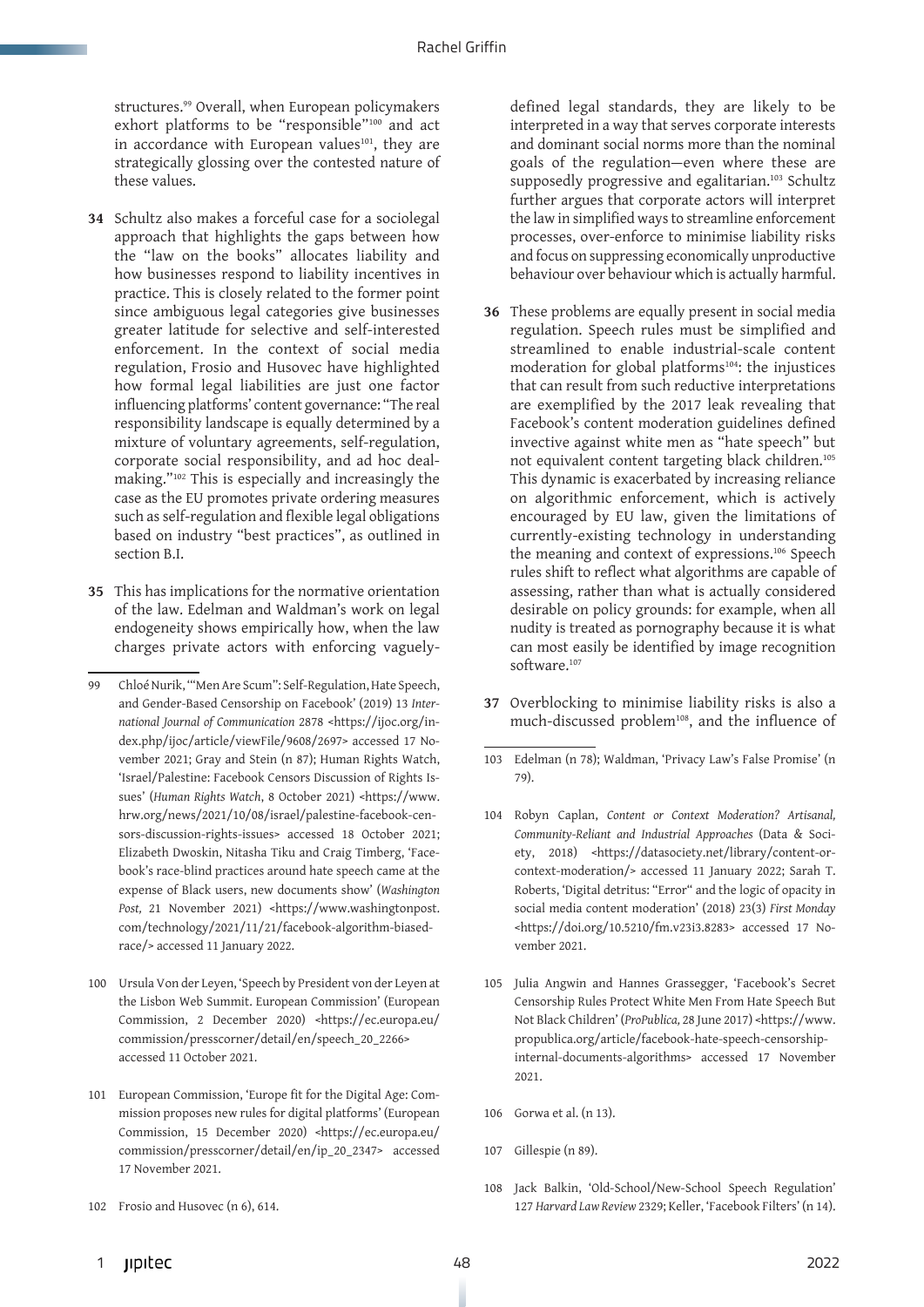platforms' economic interests on their content moderation practices is evident. Content moderation experts point out that apparent inconsistencies in moderation policies tend to line up with whether the content in question is valuable for advertisers.<sup>109</sup> Recalling the ambiguities of the term "hate speech" discussed above, it is notable that major social media companies have openly negotiated with the World Federation of Advertisers to align the definition of hate speech in their platform content policies with what advertisers consider harmful to their "brand safety".<sup>110</sup>

- **38** Considering how commercial priorities shape the application of the law is particularly important given the increasing turn towards private ordering in EU platform regulation. Platforms are not only being coopted to enforce state speech regulation.111 They are required to make "best efforts" on enforcement<sup>112</sup>, choose the appropriate "specific measures" to respond to harmful content<sup>113</sup>, utilise contractual terms and conditions to forbid harmful behaviour<sup>114</sup>, and agree self-regulatory industry codes and best practices.115 As Land suggests, these very broad discretionary powers over how the law is interpreted and how offline norms are adapted to the online context effectively amount to legislative power.<sup>116</sup>
- **39** In the context of sexual harassment, Schultz shows that this delegation of power leads to a wide discrepancy between what the law states is illegal and what is actually banned in workplaces in practice. Similarly, delegating the interpretation of speech laws to platforms can significantly

- 111 Rory Van Loo, 'The New Gatekeepers: Private Firms as Public Enforcers' 106 *Virginia Law Review* 467; Balkin (n 108).
- 112 Copyright Directive (n 16).
- 113 Terrorist Content Regulation (n 15).
- 114 Terrorist Content Regulation (n 15); Digital Services Act (n 7).
- 115 European Commission, 'Code of Conduct on Hate Speech' (n 37); European Commission, 'Code of Practice on Disinformation' (n 37); Copyright Directive (n 16); Digital Services Act (n 7).
- 116 Land (n 35).

change what they are understood to mean. For example, contextual factors that are traditionally considered relevant in applying the law but are harder to incorporate into industrial-scale moderation processes may be excluded entirely.117 As noted above, this is exacerbated by automated enforcement, as standards shift to reflect the limited evaluative capabilities of software.<sup>118</sup> Safeguards provided by law—such as appeals systems for users, which the EU relies upon heavily in the Terrorist Content Regulation, Copyright Directive and Digital Services Act<sup>119</sup>-may not be effective or widely used in practice.120 For example, Bloch-Wehba argues that where regulations heavily incentivise automated removal but stipulate that appeals should involve human review, in practice this will mean that the former takes place at scale but the latter cannot.<sup>121</sup>

- **40** As well as disproportionately affecting marginalised groups through specific enforcement decisions, such private ordering is likely to more broadly reinforce mainstream or dominant norms about permissible views, discourse and sexual expression. Regulators' appeals for platforms to act "responsibly" and in accordance with public values<sup>122</sup> may risk incentivising a majoritarian approach, where platforms simply try to regulate content in line with dominant tastes and ideologies, while suppressing controversial or non-mainstream viewpoints—as observed by Waldman in his study of platforms as "straight spaces".123
- **41** Moreover, the EU's reliance on private ordering measures means that enforcement of regulatory objectives is in practice inseparably intertwined with platforms' pursuit of their own commercial goals. As discussed in section B.II., platforms are encouraged by the Copyright Directive and Terrorist Content Regulation (as well as the *Glawischnig-Piesczek*  ruling) to design and deploy automated moderation solutions, and by the Terrorist Content Regulation and Digital Services Act to use their contractual terms and conditions to forbid undesired behaviour. These regulatory devices mean that there will be

- 118 Gillespie (n 89); Burk (n 84).
- 119 Article 10 Terrorist Content Regulation (n 15); Article 17(9) Copyright Directive (n 16); Article 17 Digital Services Act (n 7).
- 120 Keller, 'Facebook Filters' (n 14); Frosio and Mendis (n 21); Senftleben (n 21).
- 121 Bloch-Wehba, 'Automation in Moderation' (n 34).
- 122 Frosio and Husovec (n 6).
- 123 Waldman, 'Disorderly Content' (n 44).

<sup>109</sup> Roberts (n 104); Are and Paasonen, (n 90).

<sup>110</sup> World Federation of Advertisers, 'WFA and platforms make major progress to address harmful content' (*World Federation of Advertisers*, 23 September 2020) <https://wfanet.org/ knowledge/item/2020/09/23/WFA-and-platforms-makemajor-progress-to-address-harmful-content> accessed 11 October 2021.

<sup>117</sup> Land (n 35).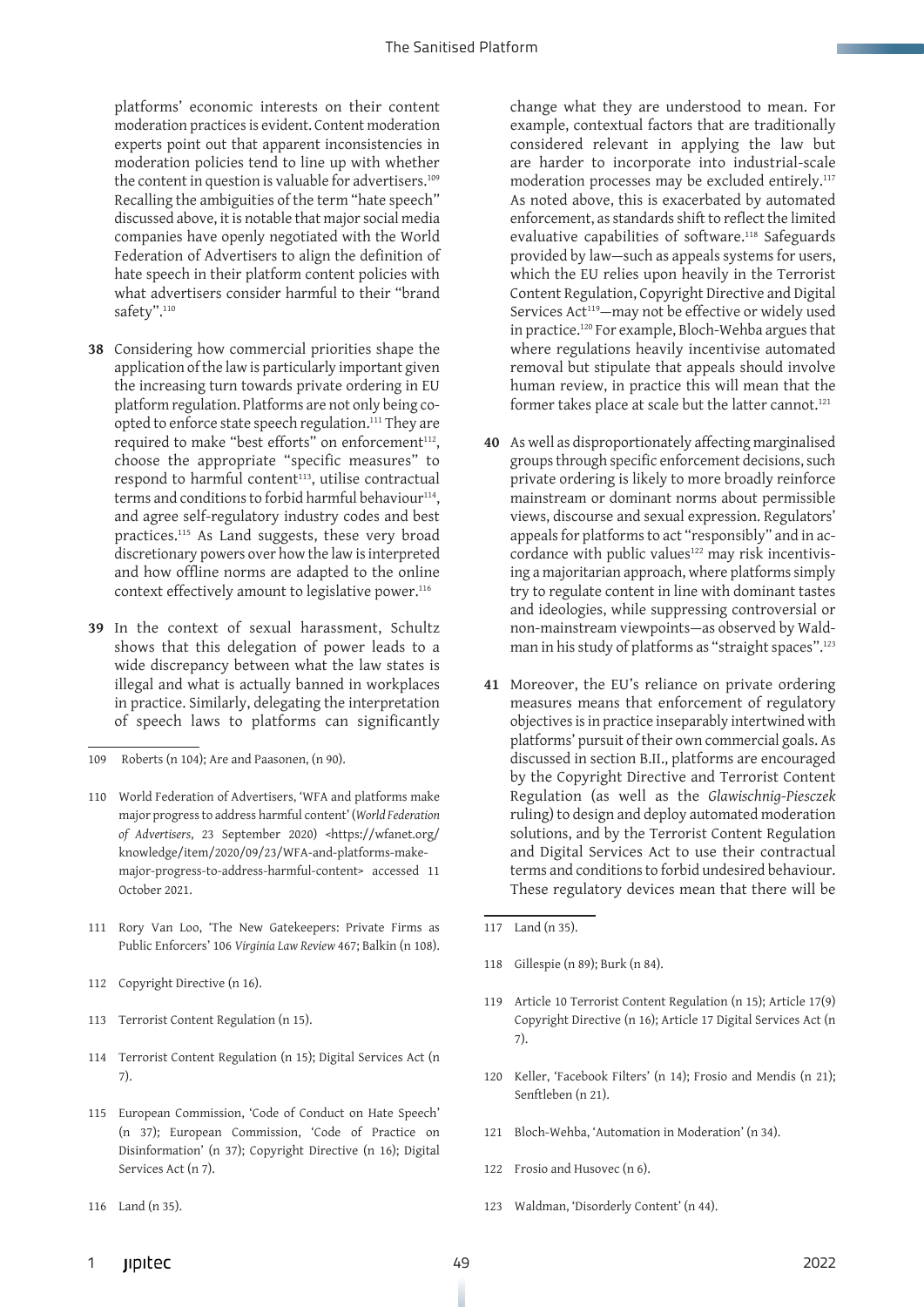little distinction between content moderation for law enforcement purposes and commercial purposes. Platforms typically remove content under their contractual terms and conditions where possible, in order to apply consistent standards worldwide, even where it would anyway have to be removed based on applicable national law.124 Legally-mandated moderation, voluntary moderation and content curation more generally are all based on the same technical tools and classifications.125 In practice, this means that any automated tools developed for law enforcement will likely also be deployed more widely in platforms' voluntary and commerciallymotivated content governance.126 The increasing use of automated content moderation tools subjects all online communication to the distorting influence of platforms' commercial goals.127 This is likely to exacerbate the issues of overinclusivity and discrimination discussed in section C.

#### II. Whose interests does the law serve?

**42** As with Schultz's analysis of sexual harassment law, we should not only observe that content regulation is over- and underinclusive, but ask who benefits from this state of affairs. Schultz argues that bright-line rules aiming to eliminate any kind of sexual conduct resonate with corporate interests and managerialist ideologies, which aim to make workplaces maximally efficient and rational.<sup>128</sup> Feminists arguing for a ban on sexual harassment found it politically expedient to put forward arguments that aligned with these

- 125 Niva Elkin-Koren and Maayan Perel, 'Separation of Functions for AI: Restraining Speech Regulation by Online Platforms' 24 *Lewis & Clark Law Review* 857.
- 126 Bloch-Wehba, 'Automation in Moderation' (n 34).
- 127 Jennifer Cobbe, 'Algorithmic Censorship by Social Platforms: Power and Resistance' (2020) *Philosophy & Technology*  <https://doi.org/10.1007/s13347-020-00429-0> accessed 18 November 2021.
- 128 Schultz's interpretation of early twentieth-century managerialist philosophies has been challenged by Lee: Rebecca K. Lee, 'The Organization as a Gendered Entity: A Response to Professor Schultz's The Sanitized Workplace' (2006) 13 *Columbia Journal of Gender and Law* 609. However, I believe Schultz's overall argument – that employers and managers will frequently see advantages in suppressing sexual conduct, which could be seen as undermining efficiency and discipline – is convincing.

perspectives, arguing that harassment made female employees less productive.<sup>129</sup>

- **43** Similarly, we should question whose interests are served by the current approach to platform regulation. It is first relevant to note big tech companies' gargantuan lobbying expenditures in the EU, which outstrip all other sectors.<sup>130</sup> They also influence broader academic and policy debates by funding think tanks, research centres etc.131 Leading platforms have been willing to accept greater regulation, as long as it strengthens dominant market players and does not demand fundamental changes to their business models.<sup>132</sup> These lobbying and advocacy efforts are not only about getting the regulatory results that they want, but shifting regulators' attention to the topics that are least threatening by amplifying "the criticism they can structurally live with".133 In this context, we should be attentive to potential ways that the orientation and priorities of European regulation might align with platforms' interests, even if individual regulatory requirements are unwelcome and burdensome.
- **44** Just as the focus on individual sexual misconduct in sex discrimination law excuses businesses from considering organisational context and structural inequality, European regulation arguably gives platforms obligations that are easy for them to "live with" instead of demanding structural changes that might discourage harmful speech and create more

- 130 Corporate Europe, 'Big Tech takes EU lobby spending to an all time high' (Corporate Europe Observatory, 31 August 2021) <https://corporateeurope.org/en/2021/08/big-techtakes-eu-lobby-spending-all-time-high> accessed 11 October 2021.
- 131 Laurie Clarke, Oscar Williams and Katharine Swindells, 'How Google quietly funds Europe's leading tech policy institutes' (*New Statesman,* 30 July 2021) <https://www.newstatesman.com/science-tech/2021/07/how-google-quietlyfunds-europe-s-leading-tech-policy-institutes> accessed 18 November 2021.
- 132 Aaron Sankin, 'What Does Facebook Mean When It Says It Supports "Internet Regulations"?' (*The Markup*, 16 September 2021) <https://themarkup.org/ask-the-markup/2021/09/16/what-does-facebook-mean-when-it-saysit-supports-internet-regulations> accessed 18 November 2021.
- 133 Clarke et al. (n 116).

<sup>124</sup> Heldt (n 41); Liesching (n 30).

<sup>129</sup> Abigail C. Saguy, 'Sexual harassment in France and the United States: activists and public figures defend their definitions' in Michèle Lamont and Laurent Thévenot (eds) *Rethinking Comparative Cultural Sociology: Repertoires of Evaluation in France and the United States* (Cambridge University Press 2010).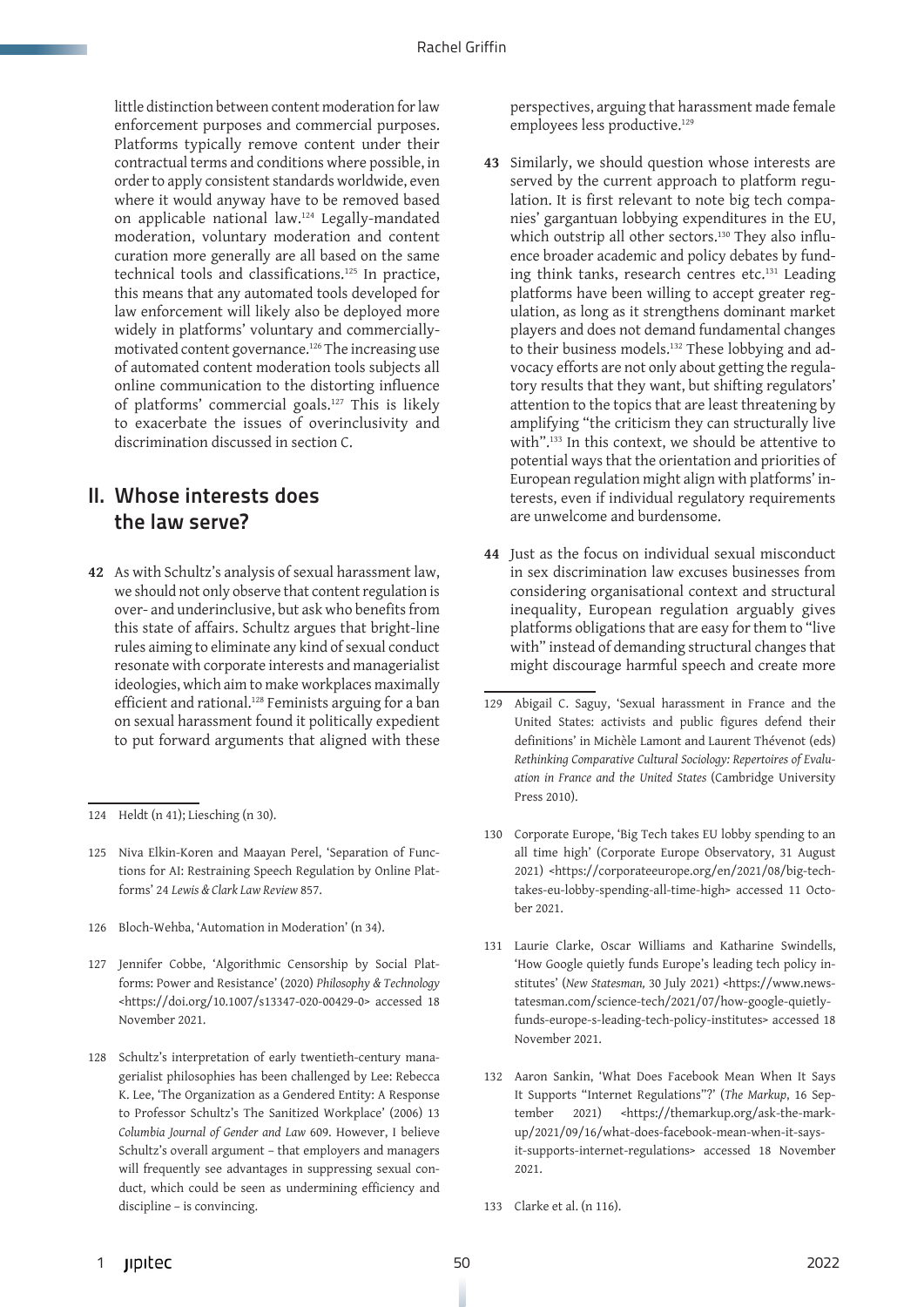equal and inclusive online environments. European regulation has been criticised for focusing on the content of individual posts, rather than contextual factors like platform design.134 However, this orientation serves platforms' interests insofar as it aligns with their current moderation practices $135$ , and with their commercial priorities. Irrespective of regulatory considerations, platforms have incentives to find and remove the most obviously offensive or illegal content, which is likely to repel users and advertisers.136 They have much less incentive to redesign recommendation algorithms and platform architectures that contribute to social harms, given that these architectures in their current form are optimised for profit. In focusing on moderation at the content level rather than broader contextual, structural and design considerations, EU regulation effectively aligns with platform priorities more than the public interest.

**45** It also reflects the influence of other powerful stakeholders. The new forms of private ordering that the EU has promoted in areas like terrorist content and disinformation involve close cooperation between platforms and national authorities. This not only enables those authorities to censor content online while circumventing formal legal channels and the checks and balances they entail<sup>137</sup>, but also facilitates security agencies' collection of data on platform users and their activities.138 EU regulation has also been particularly heavily influenced by

lobbying from the copyright industries<sup>139</sup>-so much so that platforms are now, rather counterintuitively, subject to stricter intermediary liability for copyright infringement than for any other type of content, including terrorist content or child sexual abuse material.<sup>140</sup> Copyright owners are primarily interested in restricting the availability of specific content in which they have an economic interest, not in broader considerations about how online environments are constructed. This natural tendency towards a content-level orientation in one of the EU's highest-priority policy areas may have influenced its approach in other areas of social media regulation: an example is the notice and takedown system, which was originally developed in the US Digital Millennium Copyright Act but now applies to all illegal content in the EU.<sup>141</sup> Thus, the overand underinclusivity of the EU's platform regulation seems to reflect the interests of a variety of state and corporate actors in prioritising content-level regulation and surveillance over designing safe and egalitarian online spaces.

## E. Conclusion

**46** Schultz's theory of the sanitised workplace invites us to question whether the law as implemented in practice actually serves the goals it nominally pursues; whether the legal and semantic categories we use to delimit unacceptable behaviour can really be clearly and stably defined; and how the delegation of law enforcement to private actors can result in the law being twisted to serve commercial goals. These questions are highly relevant in the context of European social media regulation—especially at the present moment, when the regulatory landscape

<sup>134</sup> Wilson and Land (n 47); Bennett (n 47).

<sup>135</sup> Land (n 35).

<sup>136</sup> Kate Klonick, 'The New Governors: The People, Rules and Processes Governing Online Speech' (2018) 131 *Harvard Law Review* 1598 <https://harvardlawreview.org/2018/04/thenew-governors-the-people-rules-and-processes-governing-online-speech/ > accessed 18 November 2021; Roberts (n 104).

<sup>137</sup> Land (n 35); Daphne Keller, 'Who Do You Sue? State and Platform Hybrid Power Over Online Speech' (Hoover Institution Aegis Series Paper No. 1902, 2019) <https://www. hoover.org/research/who-do-you-sue> accessed 11 January 2022.

<sup>138</sup> Hannah Bloch-Wehba, 'Content Moderation As Surveillance' 36 *Berkeley Technology Law Journal* (forthcoming) <https:// papers.ssrn.com/sol3/papers.cfm?abstract\_id=3872915> accessed 11 January 2022; Joris van Hoboken and Ronan Ó Fathaigh, 'Regulating Disinformation in Europe: Implications for Speech and Privacy' (2021) 6 *UC Irvine Journal of International, Transnational and Comparative Law* 9 <https:// scholarship.law.uci.edu/ucijil/vol6/iss1/3/> accessed 11 January 2022.

<sup>139</sup> Corporate Europe, 'Copyright Directive: how competing big business lobbies drowned out critical voices' (Corporate Europe Observatory, 10 December 2018) <https://corporateeurope.org/en/2018/12/copyright-directive-how-competing-big-business-lobbies-drowned-out-critical-voices> accessed 11 January 2022; Lucia Bertuzzi, 'Guidance on copyright law the result of "hefty lobbying", campaign groups say' (*Euractiv,* 8 June 2021) <https://www.euractiv. com/section/copyright/news/guidance-on-copyright-lawthe-result-of-hefty-lobbying-stakeholders-say/> accessed 11 January 2022.

<sup>140</sup> Folkert Wilman, 'The EU's system of knowledge-based liability for hosting service providers in respect of illegal user content – between the e-Commerce Directive and the Digital Services Act' (2021) 12(3) *Journal of Intellectual Property, Information Technology and Electronic Commerce Law* 317 <https://www.jipitec.eu/issues/jipitec-12-3-2021/5343> accessed 11 January 2022.

<sup>141</sup> Wilman (n 140).